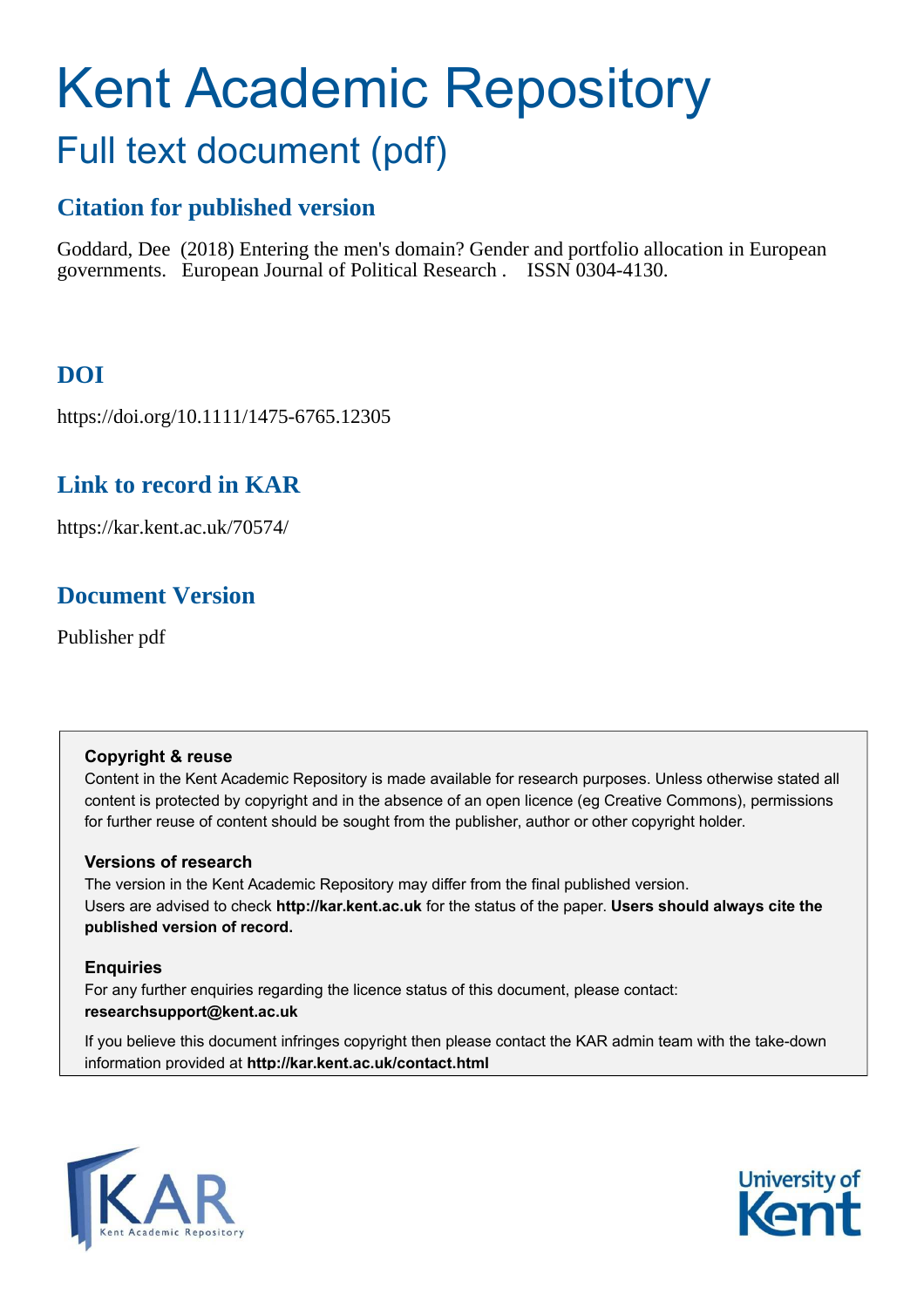### **Entering the men's domain? Gender and portfolio allocation in European governments**

#### DEE GODDARD

*University of Kent, Canterbury, UK*

**Abstract.** While all government portfolios used to be the purview of men exclusively, more and more women are selected to sit around the cabinet table. But under which circumstances do women get appointed to different ministerial portfolios? This article, proposes a theoretical framework to consider how party leaders' attitudes and motivations inluence the allocation of portfolios to male and female ministers. These propositions are tested empirically by bringing together data on 7,005 cabinet appointments across 29 European countries from the late 1980s until 2014. Considering the key partisan dynamics of the ministerial selection process, it is found that women are significantly less likely to be appointed to the 'core' offices of state, and 'masculine' and 'neutral' policy areas. However, these gender differences are moderated by the ideology of the party that allocates them. Women are more likely to be appointed to 'masculine' portfolios when a party's voters have more progressive gender attitudes. This theoretical framework and analysis enhances our understanding of women's access to the government, which has important implications for how ministers are selected, as well as how women are represented in the most powerful policy-making positions in Europe.

**Keywords:** executives; gender; government formation; portfolio allocation; women in politics

**Replication Materials:** The data, code, and any additional materials required to replicate all analyses in this article are available on the *European Journal of Political Research* Dataverse within the Harvard Dataverse Network, at: https://dataverse.harvard.edu/dataverse/deegoddard.

#### **Introduction**

When a new government is announced, the gender balance of the cabinet is one of the first assessments of the newly appointed decision makers. But the images of the new cabinets do not reveal one of the most important features of the government formation process: which portfolio has been assigned to each minister. While in some contexts women are being appointed to high-salience portfolios such as justice and inance, there are other circumstances where women are only allocated the traditionally 'feminine' policy areas such as health and family.

Some cabinet posts are perceived as being an important part of the traditional 'core' of government (Blondel & Thiebault 1991), while others are important to the party (Warwick & Druckman 2006). Some portfolio policy areas are seen as traditionally 'masculine' while others are traditionally 'feminine' (Krook & O'Brien 2012). Whether, when and where women are appointed to these posts is important for the representation of women's views at the highest levels of government decision making.

Most existing analyses of government appointments overlook these important gender dynamics, and analyses from the gender and politics literature overlook the important partisan features of ministerial appointment. By considering both the characteristics

-<sup>C</sup> 2018 The Authors *European Journal of Political Research* published by John Wiley & Sons Ltd on behalf of European Consortium for Political Research

This is an open access article under the terms of the Creative Commons Attribution License, which permits use, distribution and reproduction in any medium, provided the original work is properly cited.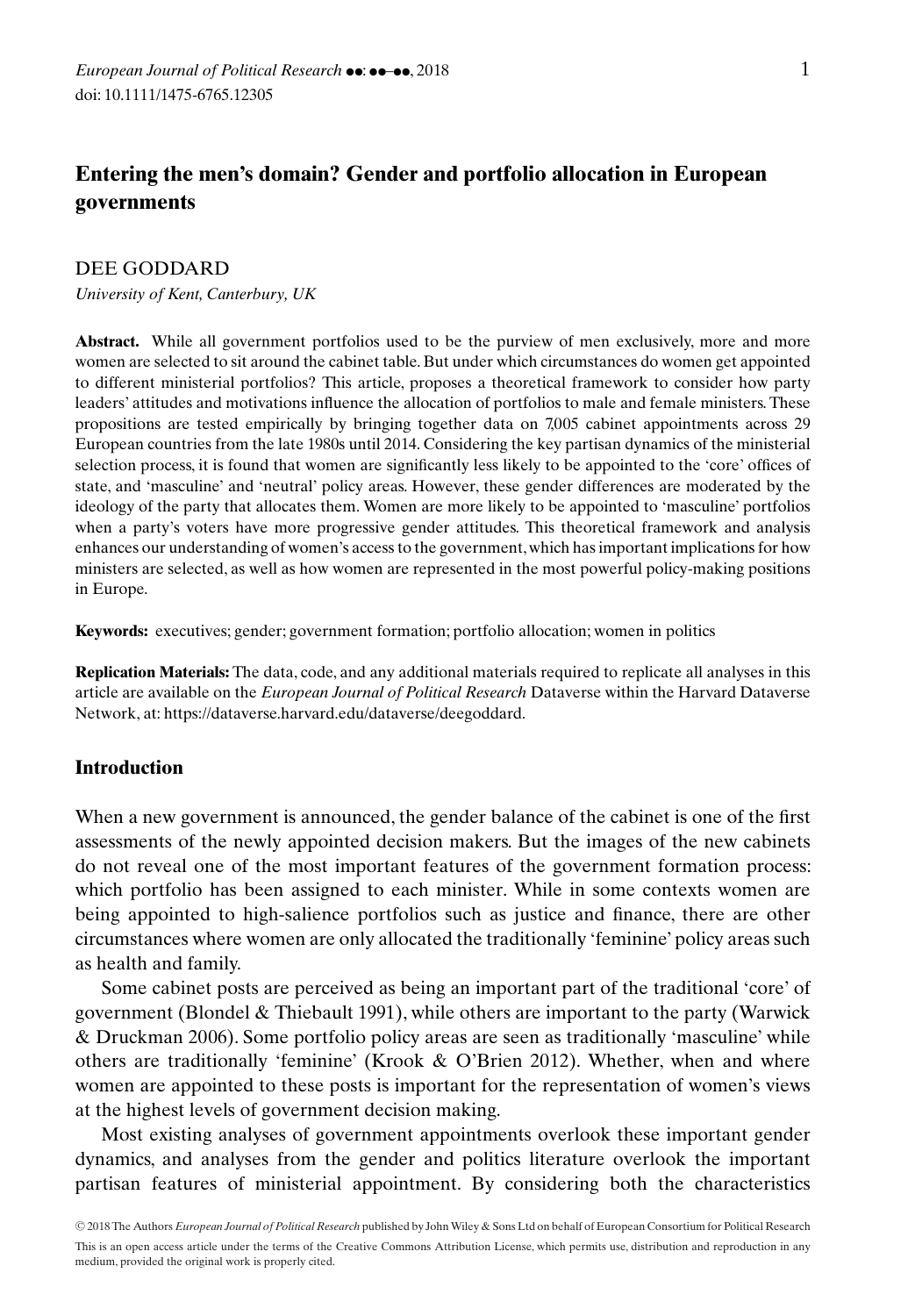of political parties and gendered dynamics, this article provides an analysis of how party characteristics inluence where women sit around the ministerial table. These party characteristics include the salience of different policy areas, the party's ideological orientation and the gender attitudes of the party's voters.

This analysis addresses the research question: under what circumstances do women get appointed to different ministerial portfolios? The allocation of ministers to government portfolios is a complex, multidimensional problem faced by party leaders. Therefore, I develop a theoretical framework that examines the allocation of ministers to cabinet portfolios based on the policy-, ofice- and vote-seeking motivations of party leaders (Müller & Strøm 1999).

Based on this theoretical framework, the empirical analysis in this article provides an insight into when women get allocated to different government portfolios. By combining datasets on 7,005 cabinet appointments across 29 European countries from the late 1980s until 2014, this article provides a uniquely detailed time-series cross-sectional insight into the allocation of policy areas to women ministers.

The indings of this party-level analysis have important implications for our understanding of women's representation in the most powerful political decision-making positions across Europe. First, voter attitudes about women's role appear to have an impact on the gender composition of the cabinet. Second, party ideology is a moderating factor in the process of government appointments and plays an important part in determining which portfolios are allocated to men and women. Finally, women are less likely to be selected for 'masculine' cabinet positions, and therefore prime ministers and party leaders may be overlooking potential ministerial talent based on gendered biases.

#### **Theory and hypotheses**

With the appointment of Sylvie Goulard as France's Ministre des Armées in May 2017, the defence minister in four of Europe's five largest economies was a woman (Henley 2017). Yet, in the cabinet which met at the Elysée prior to the formation of the 2017 French government, there were no women in the core ofices of state. This pattern is familiar across Europe, where the allocation of women to government portfolios luctuates between and across governments and countries.

The selection of ministers is a complex problem for party leaders; British Prime Minister Harold Wilson called it 'a nightmarish multi-dimensional jigsaw puzzle' (Wilson 1976: 34). As such, a theoretical framework for the allocation of portfolios to ministers must consider these multiple and competing dimensions. Müller and Strøm's (1999) classic framework of party leader decision making provides a theoretical framework through which to understand ministerial selection.They argue that party leaders have three core motivations: policy, ofice and votes. Leading a political party requires decision making based on trading off these motivations, and deciding who to place in which ministry is a typical example of the need to balance these priorities. Ministers need to be effective and trustworthy in delivering policy objectives, they must not cause the party to lose political ofice and they need to appeal to the electorate.

Our understanding of the factors which lead to ministerial appointments has advanced in recent years, including intra-party politics (Mershon 2001; Kam et al. 2010), policy issue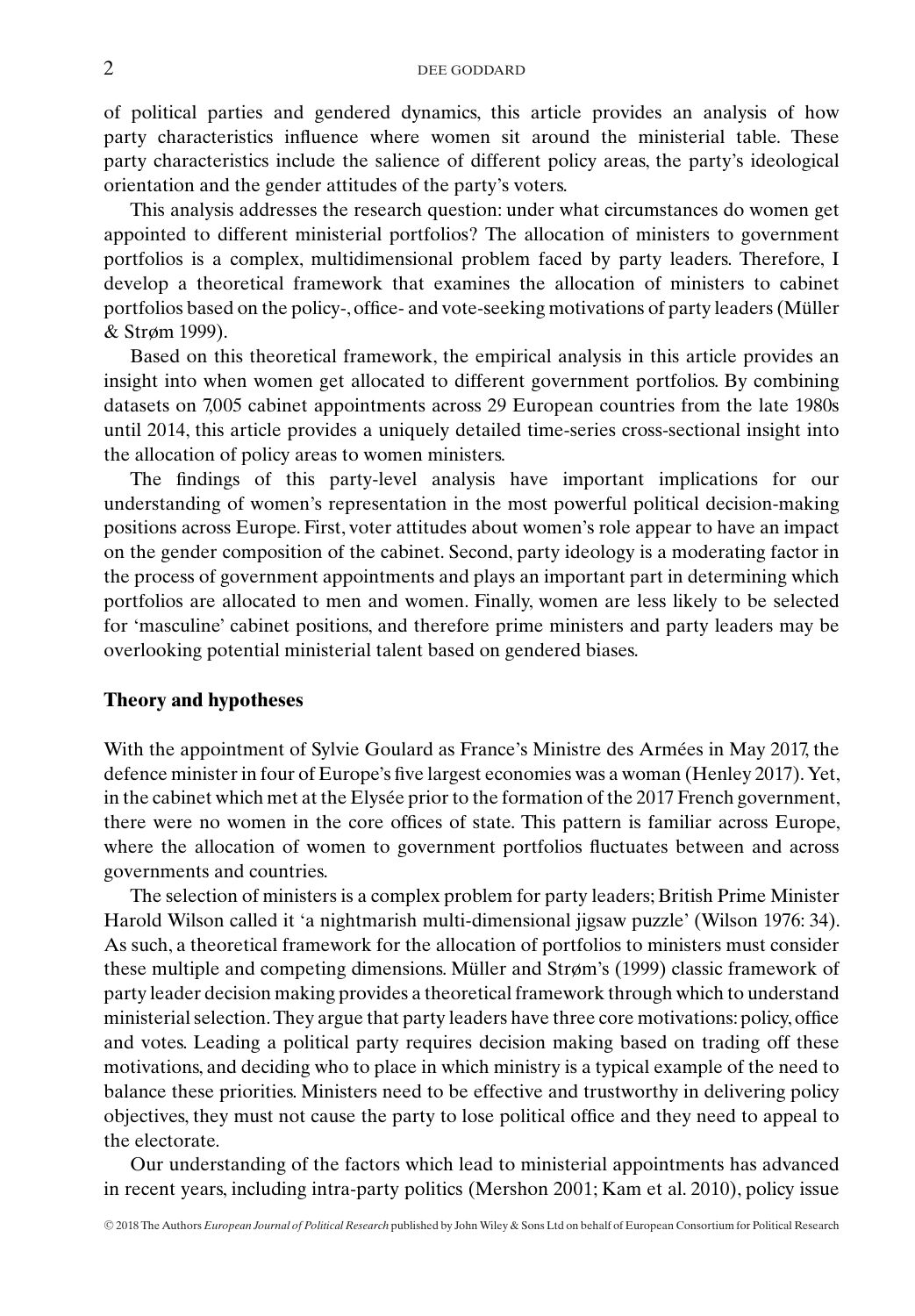salience (Greene & Jensen 2017) and individual policy positions (Giannetti & Laver 2005). There have also been further developments in the analysis of how the backgrounds of ministers inluence whether they get appointed to government and which portfolio they get, as well as the impact that the individual characteristics of ministers can have on the policy decisions they make in ofice (Alexiadou 2015, 2016; Bäck et al. 2015).However, these analyses do not take into consideration whether the ministers that are appointed to cabinet positions are male or female. And, therefore, they overlook a key aspect of the ministerial selection decision-making process.

In this article, I build on the existing analyses that have addressed the representation of women in ministerial potions at the government level (Davis 1997; Siaroff 2000; Escobar-Lemmon & Taylor-Robinson 2005; Krook & O'Brien 2012; Claveria 2014; O'Brien et al. 2015). In the developing literature on 'who gets what' in coalition governments, analyses have shown the importance of political parties and their characteristics for the appointment of ministers (Bäck et al. 2011; Raabe & Linhart 2014; Greene & Jensen 2017). This is particularly the case in the European context, where parliamentary and semi-presidential systems dominate the political landscape (Schleiter & Morgan-Jones 2009). The most detailed cross-national analysis of women's appointment to cabinets considers party dynamics in presidential systems (Escobar-Lemmon & Taylor-Robinson 2016). However, this is in a context where the separation of the executive and legislature leads to very different dynamics of cabinet appointments to European parliamentary democracies, especially in relation to the nature of party attachments, the selection pool and the ministerial appointment process. By considering the party-level factors that shape government appointments in a European context, this article provides an understanding of how we end up with the diverse range in the representation of women in ministerial positions we see across European democracies.

This article also develops our understanding of the process of allocating ministers and contributes to the existing literature on government appointments by demonstrating the importance of gender dynamics in who gets allocated which policy area.Without considering the important factor of the gender of ministers, these studies have overlooked a key factor shaping who is in government. By examining the allocation of ministerial portfolios through the gendered motivations of party leaders, I am able to hypothesise when we see women appointed to different portfolios across governments and start to consider why this may be.

Three important aspects of the ministerial selection process mean that it is particularly dificult to examine why ministers get appointed. First, ministerial selection discussions and decisions take place in secret, behind closed doors, between a small number of high-level individuals (Annesley 2015). Second, is not possible to make a realistic assessment of the ministerial selection pool. Therefore, I consider the output of this decision-making process: the inal allocation of portfolios which is announced to the electorate. Finally, this 'jigsaw puzzle' has a large number of counterfactuals, with a wide range of dimensions. Therefore, it is not necessarily the case that because an individual is not deemed suitable for a particular ministry, that they are not suitable for government positions in any area. For example, the fact that a woman is not appointed to a 'core' portfolio does not mean that she will definitely get a 'non-core' portfolio, or having a woman in a masculine portfolio doesn't necessarily mean you are more likely to have a man in feminine portfolios. These effects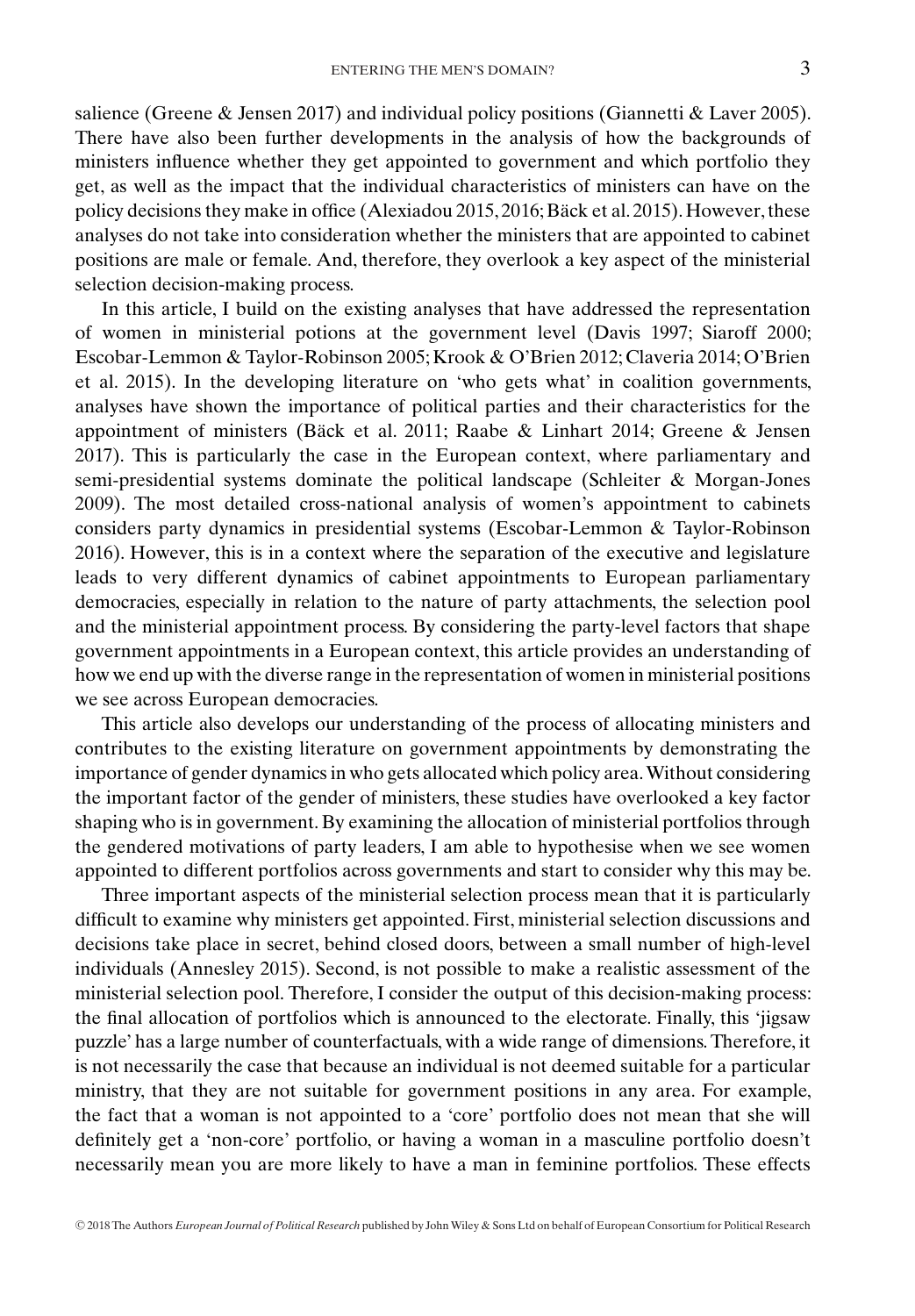are further complicated in coalition governments, where parties must also consider their coalition partners' reactions to any ministerial appointments.

Therefore, in this article, I consider how the characteristics of portfolios, parties and governments, as opposed to an individual's characteristics, shape the allocation of women to government. While this approach has some costs in terms of the depth of analysis of party leader considerations, it enables an analysis of trends in women's appointment. Understanding these trends provides a large-scale understanding of where and when party leaders decide to appoint women to different portfolios and a Europe-wide insight into which factors can lead to more or fewer women in the government. After all, it is these decisions that have an impact on how government departments are run and, as such, public policy.

#### *Ofice*

#### *'For the most important portfolios, I need to pick ministers that are loyal to me'*

When considering ofice-seeking motivations, party leaders are concerned with holding on to government portfolios (Müller & Strøm 1999: 9) and so seek to appoint credible ministers who maintain a high level of loyalty to the party leader. As cabinet ministers have a very high level of autonomy over their portfolio, they have the capability to undermine their principal in the formation and implementation of policy in the areas under their jurisdiction. Party leaders as principals can be subject to adverse selection problems with ministers as their agents, since leaders do not have complete information on the competence or policy positions of ministerial candidates prior to their selection (Strøm 2000: 270–271). Therefore, party leaders screen ministerial candidates *ex-ante* in order to identify whether they are suitably experienced for the role (Huber & Martinez-Gallardo 2008).

While part of this *ex-ante* screening for important political portfolios will be based on the ministerial candidate's views, voting record and policy positions (Rose 1987), this pre-appointment screening process will also be based on less tangible informal links and relationships of trust. These close ties constitute protection against personal unreliability as they provide incentives for members of the government to act openly and form a sense of allegiance to the leader (Blondel & Manning 2002: 463). Consequently, the process of ministerial selection is functionally dependent on social networks built on trusting relationships (Moury 2011). For many reasons, these high-trust networks are relatively closed to women (Annesley & Gains 2010: 463). For example, Feminist Institutionalist scholars have highlighted how the rules and practices that shape formal and informal institutions lead to different outcomes for men and women (Chappell & Waylen 2013). Chappell (2006) suggests there is a 'gendered logic of appropriateness' which operates in political institutions and excludes women as an 'other' in the close social networks that govern political institutions.This is coupled with the fact that women are often prohibited, as carers, from engaging in the activities that build trusting relationships such as social events and networking activities. This 'homosocial reproduction' can prevent women from entering the close networks that become the selection pool for the most important ofices of state (Kanter 1977).

-<sup>C</sup> 2018 The Authors *European Journal of Political Research* published by John Wiley & Sons Ltd on behalf of European Consortium for Political Research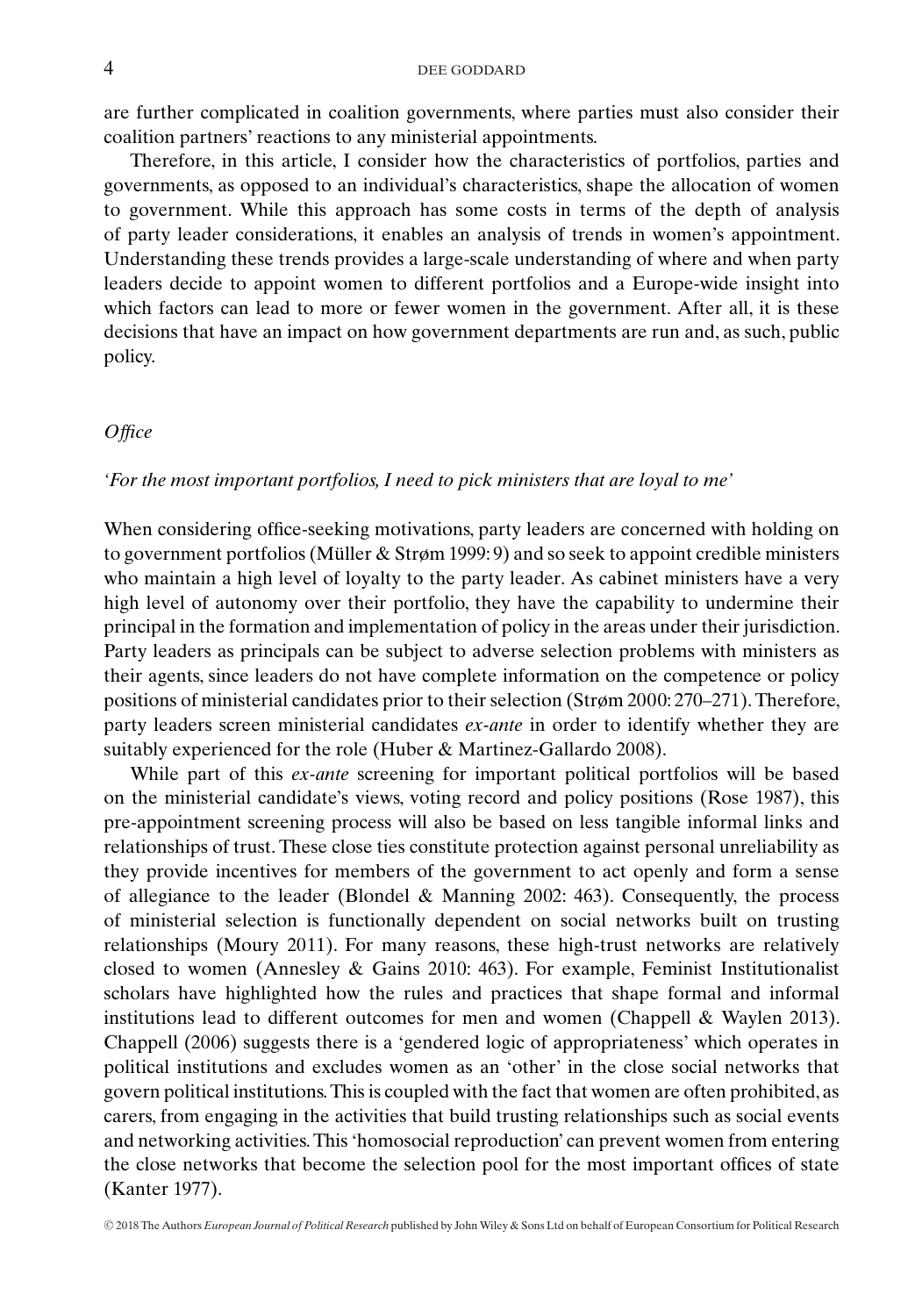When allocating ministers to the prestigious 'core' ministries of state, these informal networks become particularly important. In the most visible, powerful and inluential portfolios, party leaders who seek to hold onto political ofice need to assure themselves that they will not be betrayed or let down by their ministers. A public betrayal through a ministerial coup could be a party leader's downfall. As such, this *ex-ante* screening through existing political networks is especially rigorous in the case of the most prestigious and powerful ministerial portfolios, such as inance and defence (Huber & Martinez-Gallardo 2008).

Therefore, the gendered effects of women's limited access to high-trust political networks will have the most significant effect for the highly important and prestigious 'inner circle' positions within the government. Existing analyses of ministerial allocations at the government level ind that women are less likely to be appointed to the most important and highly trusted positions within the government (Claveria 2013; Krook & O'Brien 2012).

*H1*: Appointments to 'core' ministerial portfolios are less likely to be female.

However, it is not just the 'core' portfolios that are of importance to party leaders and political parties more broadly. Even party leaders themselves have contested such categorisations. After receiving criticism for the gendered allocations of portfolios to his shadow cabinet, British opposition leader Jeremy Corbyn sought to emphasise that women had been appointed to the real 'top jobs' – the policy areas which mattered most to his party including health, education and social care (Dathan 2015).

When party leaders appoint their cabinet, they are very aware of the fact that some cabinet portfolios are of a higher issue salience than others (Warwick & Druckman 2006; Druckman & Roberts 2007). However, this salience may be quite distinct from the 'inner circle' prestigious government positions. Parties have commitments to policy areas that are particularly salient for them, and analyses of the portfolio allocation process suggest that in coalitions, parties are more likely to be allocated policy areas that are particularly salient for them (Bäck et al. 2011;Greene & Jensen 2017). For example, green parties are more likely to be allocated to environmental or climate change portfolios (Poguntke 2002). To those green parties, the environmental portfolio is equivalent to the 'core' ofices of state. Thus, the same informal and formal network dynamics will be in operation for high-salience portfolios as there are for 'inner circle' or 'core' positions. Consequently, fewer women are likely to be appointed to these high-salience ministerial portfolios.

*H2*: Ministers appointed to portfolios where the policy areas are of high salience to political parties are less likely to be female.

#### *'I am from a left-wing political party, and have more women in my ministerial candidate pool'*

However, intra-party gender politics varies within and between European political parties. Analyses that begin to lift the lid on the black box of decision making within parties identify a complex picture of multiple competing actors and interests (Greene & Jensen 2014; Greene & Jensen 2017). Yet, within this complex picture of decision making at the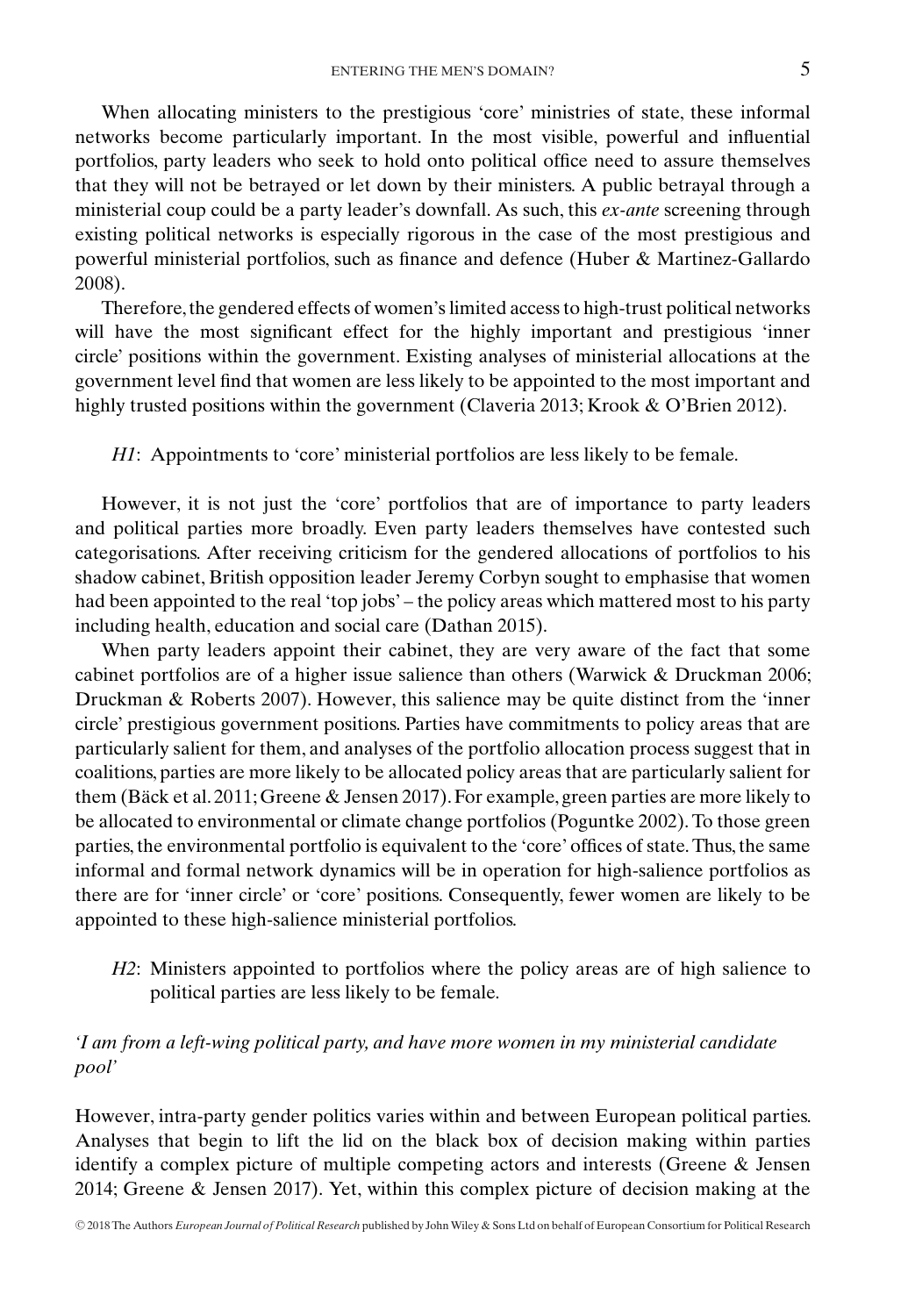party level, the dynamics of gender in appointing ministers have received little attention. In the European context, these party-level characteristics are particularly important as most governments are not single party ones. Therefore, the overall allocation of women to ministerial positions across the government depends on multiple parties, each with different ideological perspectives, policy agendas and policy preferences.

Left-wing political parties are aligned with the values of egalitarianism, and this means that these parties are more likely to have an ideological commitment to gender equality than right-wing political parties. For this reason, especially since the 'second wave' of feminism, leftist political parties are seen to be more 'female friendly' than their right-wing counterparts. Existing analyses of women's representation in parliament ind that left-wing parties typically exhibit a greater representation of women than right-wing parties (Rule 1987; Norris & Lovenduski 1995; Matland 1998; Kenworthy & Malami 1999; Siaroff 2000; Caul 2001; Chiva 2005).

Left-wing parties are likely to have stronger connections to feminism and feminist movements, and left-wing parties are more likely to implement party quotas (Dahlerup 2006; Krook 2007; Freidenvall 2013). Women are more likely to be appointed to ministerial positions where governing parties have adopted gender quotas (Claveria 2014). Therefore, although party quotas do not directly stipulate which policy areas women ministers should be allocated, they can have an indirect impact on the number of women in the selection pool for ministerial portfolios. Thus, left-wing parties are more likely to have more women high in their party hierarchy that are suitable for appointment to a ministerial position than right-wing parties.

Empirical studies of the representation of women in the cabinet governments at the government level suggest that this is the case. Cabinets led by prime ministers from leftwing parties have more women ministers than those led by prime ministers from right-wing parties (Reynolds 1999; Siaroff 2000; Escobar-Lemmon & Taylor-Robinson 2005; Claveria 2014). Additionally, leaders of left-wing parties are more likely to hold feminist views than their right-wing counterparts (Bashevkin 2014; Campbell & Childs 2015). Therefore, both male and female leaders of these parties are less likely to adhere to the traditional public/private divide when considering the allocation of roles and competencies of female ministerial candidates. For these reasons, it is anticipated that leftist parties within the government will be more gender-balanced in their allocation of portfolios than right-wing political parties.

*H3*: Less gender differentiation in portfolio allocation in left-wing parties than rightwing parties.

#### *Policy*

#### *'She's a woman so will know about that kind of thing'*

Over the last 30 years, there has become an increasingly pervasive norm of women gaining access to powerful fora of decision making – what Jacob et al. (2014) call the 'gender-balanced decision-making norm'. This norm has set expectations that women will be appointed to decision-making bodies across the public and private sector to represent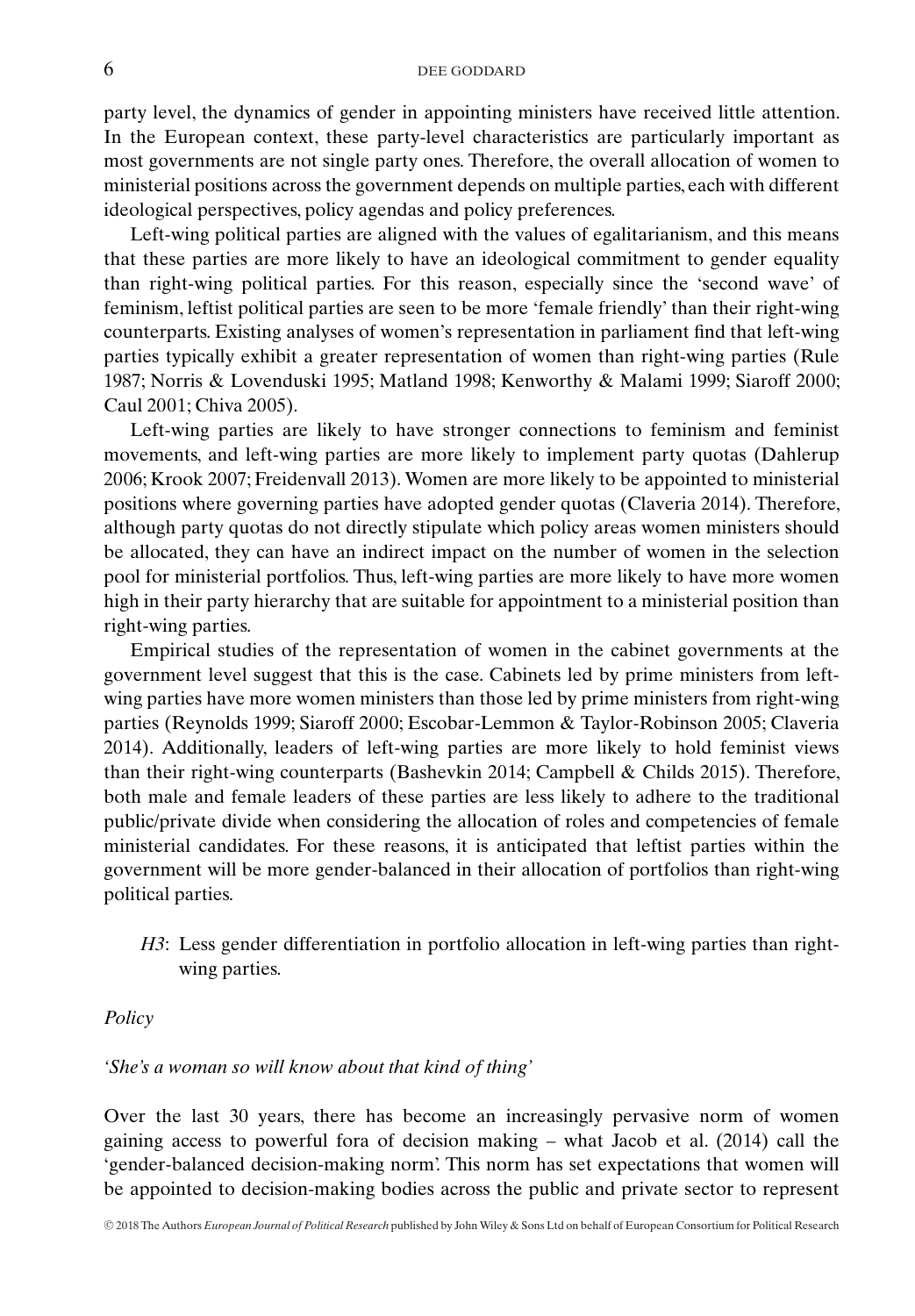and defend the interests of women. This 'substantive representation' relies on women as political actors to represent the interests of women across the country (Pitkin 1967), so party leaders may seek to appoint women to the government to represent 'women's interests' (Mansbridge 1999; Celis & Childs 2008). Consequently, party leaders will evaluate the skills and expertise of women against their view of how they will best represent women in the policy areas which matter to women. As women continue to be associated with policy areas related to the home, children, health and the elderly, they will be more likely to be appointed to these policy areas than the 'masculine' portfolios concerned with the public sphere of the economy and national security. Women will be more likely to be appointed to policy areas which pertain to the 'private' sphere of life, such as children and family portfolios, women's affairs, education, welfare, and health and social care (Krook & O'Brien 2012). Therefore, we will observe more women in the 'feminine' policy areas than traditionally 'masculine' areas such as agriculture, construction, military and foreign affairs (Mackay 2008).

Further, some women with successful political careers may well have championed their personal knowledge and experience of the feminine policy areas such as health and education. Therefore, when party leaders are assessing who will be best placed to lead a government department in one policy area, they may be more likely to select an individual who has carried out their politics as a clear advocate of 'women's issues' in that policy area (Beckwith 2011).

Divisions in the gendered nature of policy areas are not necessarily linked to the prestige of the ministry, as some traditionally feminine areas can command large budgets and have a high public profile. However, the gendered view of policy effectiveness, as well as the skills, experience and areas of interest to female ministerial candidates, can lead to more women in the 'feminine' ministerial portfolios.

*H4*: Ministers appointed to 'feminine' portfolios are more likely to be female.

#### *Votes*

#### *'My appearance as a non-sexist party leader depends on this'*

The high-profile process of announcing a new government is part of the government's calculated interaction with the public and sends an important message about the party's image and intention. Some voters are more concerned with the gender balance of their preferred party's ministers. Any governing party leader must be aware of 'the picture – often a literal photo in the press – presented by their cabinet' (Escobar-Lemmon & Taylor-Robinson 2009: 4). For example, the leader of the British Liberal Democrats, Nick Clegg, was widely criticised in the British media for failing to appoint any women to the cabinet during the party's time in coalition government (Leftly 2014). On the other hand, the leader of the Spanish Socialist Workers' Party, José Zapatero, pledged a gender parity cabinet before the 2008 Spanish general election, and in 2005 the newly elected leader of the British Conservatives, David Cameron, pledged that one-third of his ministers would be female by 2015 (Heppell 2012). These pre-election pledges show how some party leaders attempt to appeal to their voters based on their appointments to the government.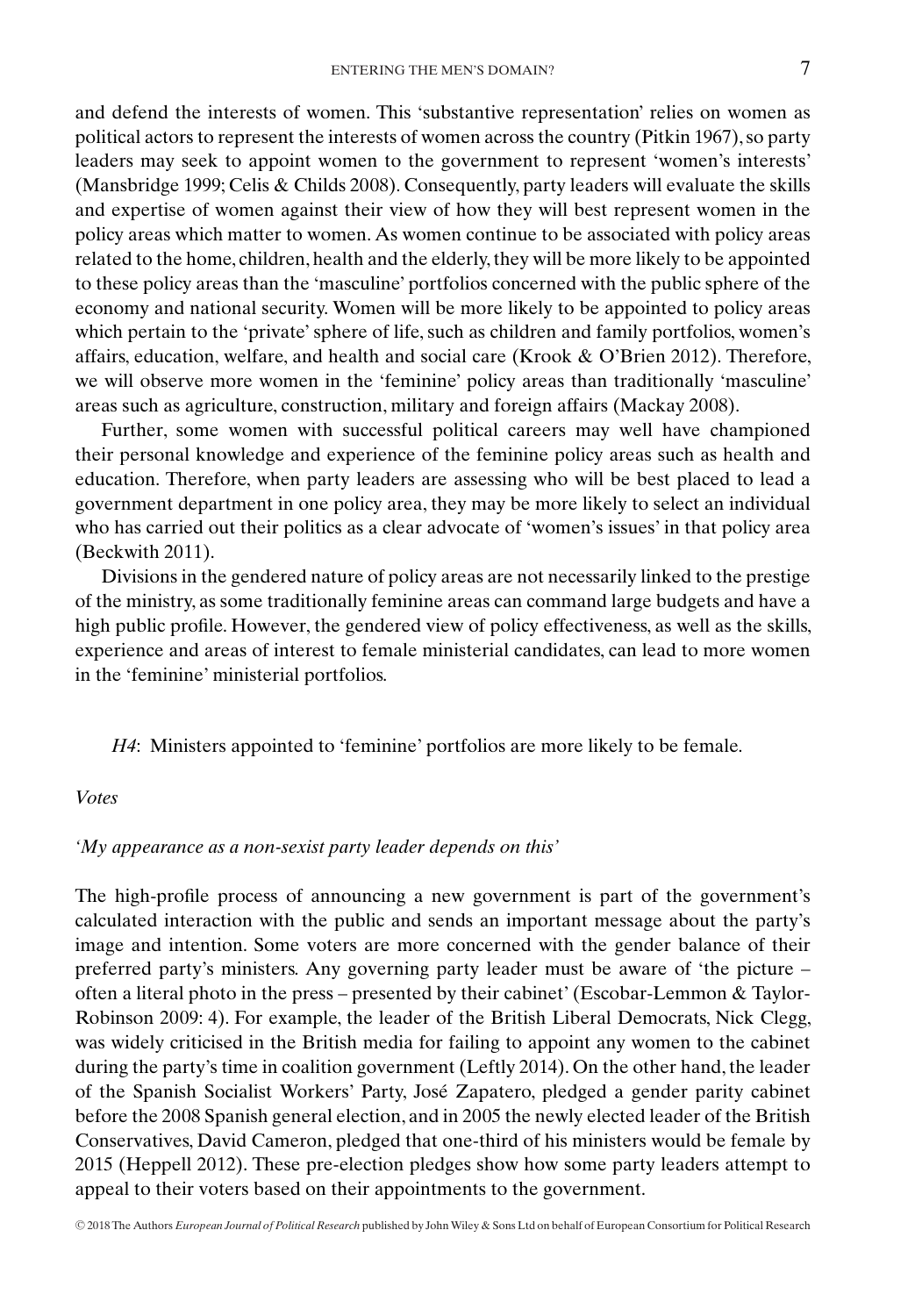Party leaders are concerned with balancing interests when they announce a government, and ministerial selection can be used as a tool to signal the interests of various geographical, intraparty or sectorial groups (Mershon 2001; Ono 2012). Since women constitute half of the population, some party leaders are incentivised to gender balance their ministerial appointments in order to maximise votes by ensuring that the government (and the party) appears to represent the electorate. Others party leaders are motivated to use their ministerial appointments to convey the party's commitment to 'masculinist' values.

This is not to say that women voters will ind a cabinet unsatisfactory on the basis of a gender imbalance alone, or that women are mobilised enough as a group to lobby for more representation. However, appointing women to the cabinet can still become an important signal from the government to the electorate.

Not all party leaders across time and contexts feel the same amount of pressure to appoint female ministers, or to appoint them to the most inluential portfolios. To a degree, these concerns may also map onto the traditional left-right political partisan spectrum; however, these attitudes may also vary across other dimensions of political competition, such as socially conservative or liberal political attitudes (Kitschelt 1994). For example, the traditional blue-collar voters for left-wing political parties may have less progressive gender attitudes than otherwise socially conservative elites who traditionally vote for centre-right parties. Therefore, individual-level voter attitudes aggregated at the party electorate level can have an important effect on the relative pressure to appoint women to diverse portfolios across the government.

*H5*: Less gender differentiation in portfolio allocation by parties whose voters have more gender-equal attitudes.

#### **Data and methods**

In order to test these hypotheses, I combine multiple datasets on governments, parties and voter attitudes. For the composition of European cabinets, I use the Seki-Williams government and ministers data (Williams  $\&$  Seki 2016), which extends and digitises the Woldendorp, Keman and Budge government composition data from the early 1990s through to 2014 (Woldendorp et al. 2000). This dataset details the name, gender, party, duration and other features for all government ministers, and also links their membership to other comparative datasets (Seki & Williams 2014).

For this analysis, I draw on data on 29 European countries from the late 1980s until 2014.<sup>1</sup> The earliest government in this dataset is the Maltese Adami government, which was appointed on 14 May 1987. The most recent government is the Romanian Ponta government appointed on 17 December 2014. Within this dataset, an observation is the appointment of an individual to a portfolio within a government. In total, this dataset has 7,005 observations, and 3,657 unique ministers. Just over a quarter (26.5 per cent) of the ministerial appointees in the dataset are female.

The dependent variable in this analysis is the gender of the cabinet minister, as identified in the Seki-Williams minister data. As the unit of analysis is the individual minister, the party-level characteristics in this analysis (such as left-right score and portfolio salience) are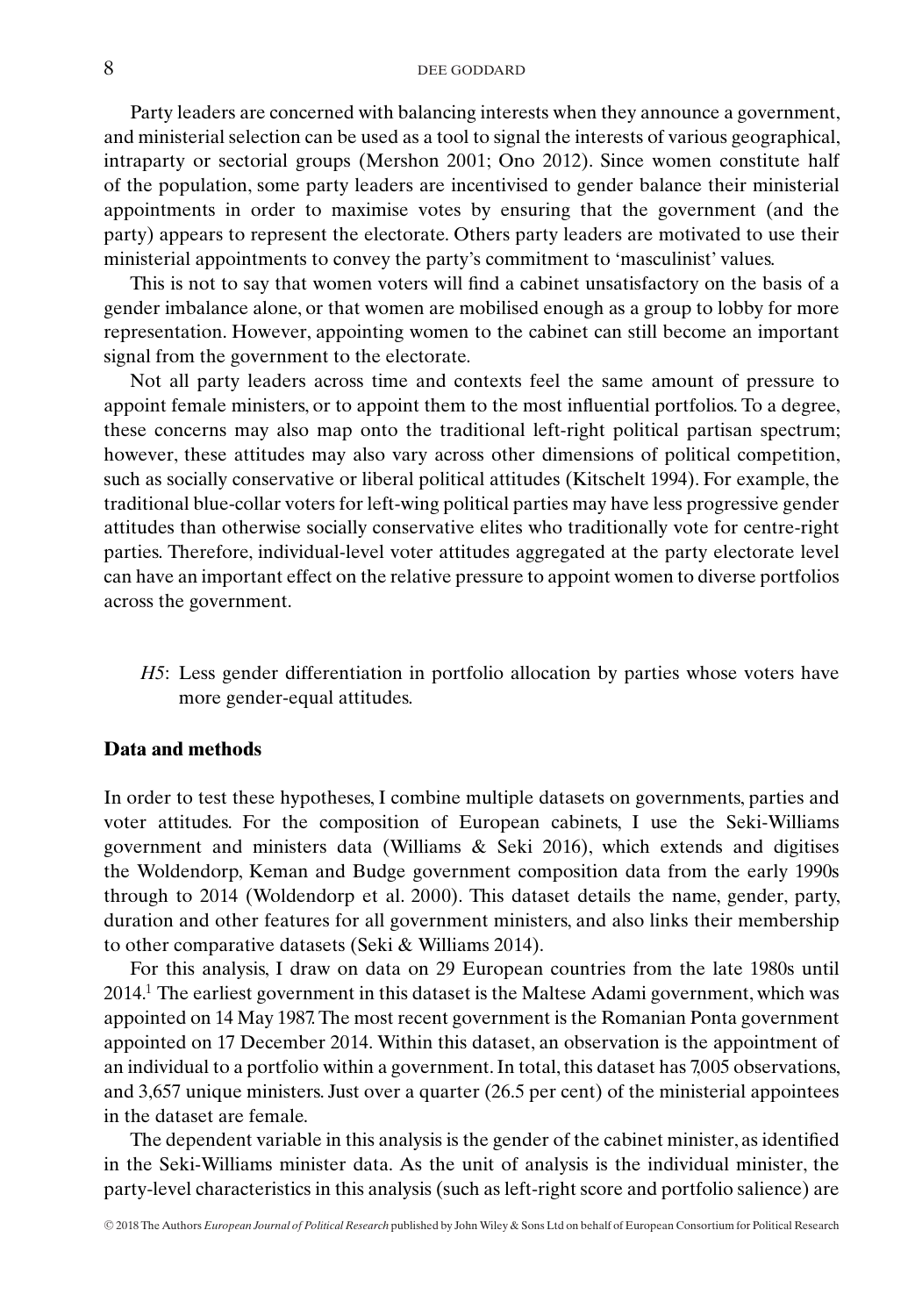assigned to an individual based on the party the minister represents in government and the year in which they were appointed.

This categorisation of 'inner circle' portfolios (*H1*) is based on Claveria's (2013) inner/outer typology of portfolios. The 'inner' portfolios are the closest advisors to the prime minister and have regular access to the government leader. These are vice-president/deputy prime minister, defence, inance, economy, home ofice and foreign affairs.All other portfolio areas are seen as specialised areas which may not have regular access to the prime minister.

For the salience of the portfolios to the political party (*H2*), I have used the Chapel Hill Expert Survey trend file data, which provides an annual expert evaluation of the salience of a range of substantive policy issues to political parties (Bakker et al. 2015; Polk et al. 2017). This dataset uniquely provides a time-variant party-speciic evaluation of policy area salience.An issue has been graded as high-salience if it scores higher than nine on the ten-point salience score. A portfolio is high-salience when it maps onto the high-salience policy area, or is the prime minister or deputy/vice prime minister. Of the 6,095 ministerial allocations with available data on salience in this dataset, 2,927 (48 per cent) are high-salience.

To test the party-level hypotheses that there is less gender differentiation in the portfolio allocation of left-wing parties  $(H3)$ , the left-right score is operationalised through the 'rile' score of each governing party in the Comparative Manifestos Project (CMP).<sup>2</sup> This measure is an additive left-right index, which serves as a summary indicator of the policy positions of political parties in their electoral manifestos (Budge et al. 2001). The measure 'could in principle range from  $-100$  (the whole manifesto is devoted to "left" categories) to  $+100$  (the whole manifesto is devoted to "right" categories)' (Mölder 2013: 3). The range for governing parties is more limited: from –58 to 82. The left-right score of the last manifesto coded before the appointment of the government is considered for each observation.

Policy areas have been identified as traditionally masculine, neutral or feminine (*H4*) based on their afiliations with the public or private sphere of politics and/or historical association with men or women (Krook & O'Brien 2012: 844). Based on Krook and O'Brien's (2012) typology, I have categorised the ministries based on at least one policy area in the minister's title being from the masculine, feminine or neutral group (Table 1).

I use survey data to examine the effects of the gender attitudes of the voters of each party (*H5*). I use the European Values Study (EVS) longitudinal dataset and grouped the responses based on responses to the question 'e179- If there was a general election tomorrow, which party would you vote for?' (European Values Study 2015). As a measure of gender attitudes within each party's voter base, I use these groups to calculate the percentage of respondents who agreed to the statement 'c001- When jobs are scarce, men have more right to a job than women'. This measure of gender attitudes provides a point of comparison between the voters of political parties.

The gender of the government's prime minister has also been included as a control variable, as the government being led by a woman may moderate some of the earlier hypothesised effects. For example, a woman may be more likely to have women in her close, trusting networks than a man. Further, the year in which the government is appointed is included as a control variable as there is a general trend towards increased women's representation over time.

I also include whether a government is a coalition government as a control variable in this analysis as governments with more than one party involved in portfolio allocation and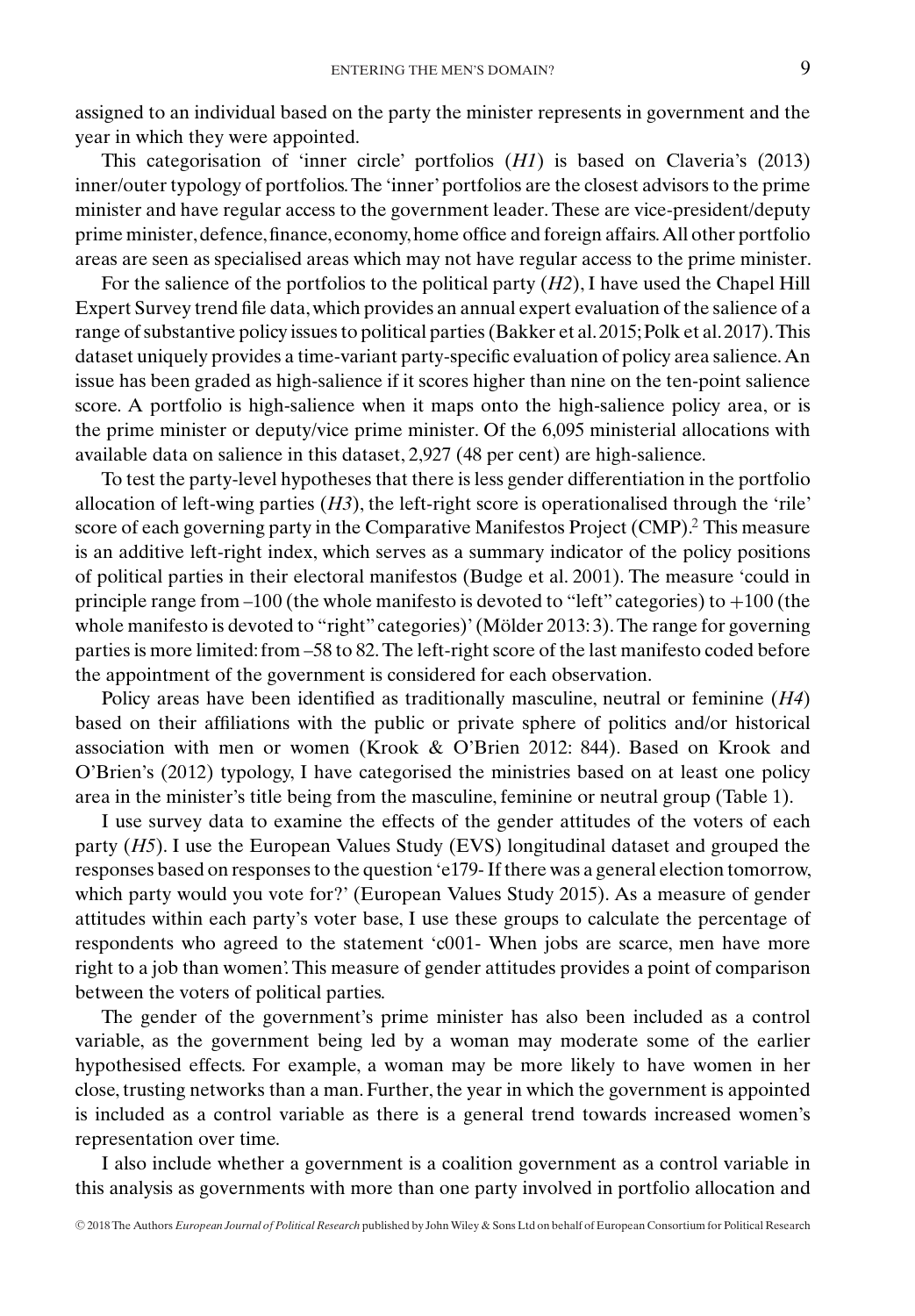| Gender                                                                                                                  | Policy area                                                                                                                                                                                                                                                                                                                                                                          |
|-------------------------------------------------------------------------------------------------------------------------|--------------------------------------------------------------------------------------------------------------------------------------------------------------------------------------------------------------------------------------------------------------------------------------------------------------------------------------------------------------------------------------|
| Masculine<br>Concerns tied to the public sphere<br>of politics and the economy, and<br>historically associated with men | Agriculture, Food, Safety, Fisheries & Livestock,<br>Communication & Information, Construction & Public<br>Works, Correctional Services, Police, Defence, Military<br>& National/Public Security, Enterprise, Finance $\&$<br>Economy, Foreign Affairs, Government/Interior/Home<br>Affairs, Industry & Commerce, Labour, Religious<br>Affairs, Science & Technology, Transportation |
| Neutral<br>Not clearly conforming to either<br>criterion, or not linked to one sex                                      | Civil Service, Displaced Persons & Expatriates, Energy,<br>Environment & Natural Resources, Housing, Justice,<br>Minority Affairs, Parliamentary Affairs, Public Works,<br>Planning & Development, Regional Reform, Sports,<br>Tourism                                                                                                                                               |
| Feminine<br>Private sphere of home and the<br>family, have been linked closely to<br>women                              | Aging/Elderly, Children and Family, Culture, Education,<br>Health and Social, Welfare, Heritage, Women's Affairs,<br>Youth                                                                                                                                                                                                                                                           |

Source: Categorisation from Krook and O'Brien (2012).

| Data                               | Data source                           | $\mathbf n$ | Minimum  | Maximum | Mean   |
|------------------------------------|---------------------------------------|-------------|----------|---------|--------|
| Minister ID                        | Seki-Williams Ministers data          | 7,005       | 1        | 4685    |        |
| Portfolio code                     | Own analysis                          | 6,841       | 1        | 53      |        |
| Minister gender (DV)               | Seki-Williams Ministers data          | 7,005       | $\Omega$ | 1       |        |
| Core(H1)                           | Own analysis                          | 7,005       | $\Omega$ |         |        |
| Salience (H2)                      | Chapel Hill Expert Survey             | 3,489       | $\theta$ | 1       |        |
| Party ideology (H3)                | <b>Comparative Manifestos Project</b> | 6,095       | $-45.45$ | 48.19   | $-1.9$ |
| Portfolio 'gender' (H4)            | Own analysis                          | 7.005       | $\Omega$ | 3       |        |
| Voter attitudes (H5)               | European Values Study                 | 1,670       | $\Omega$ | 59.16   | 24.55  |
| Prime Minister gender<br>(control) | Own analysis                          | 7,005       | $\Omega$ | 1       |        |
| Coalition (control)                | Own analysis                          | 7.005       | $\theta$ | 1       |        |
| Year (control)                     | Seki-Williams Ministers data          | 7.005       | 1987     | 2014    |        |
|                                    |                                       |             |          |         |        |

*Table 2.* Data sources and descriptive statistics

ministerial selection may behave differently to single-party governments. While parties in coalitions can be relatively autonomous in selecting ministers, they may have to consider the reaction of other parties in government (Debus 2008; Kaiser & Fischer 2009). This could have an impact on the allocation of women to ministerial portfolios through constraining choices of plausible ministerial candidates, as well as parties' and voters' perception of the overall gender balance of the government. Table 2 provides an overview of all these data sources and some descriptive statistics.

-<sup>C</sup> 2018 The Authors *European Journal of Political Research* published by John Wiley & Sons Ltd on behalf of European Consortium for Political Research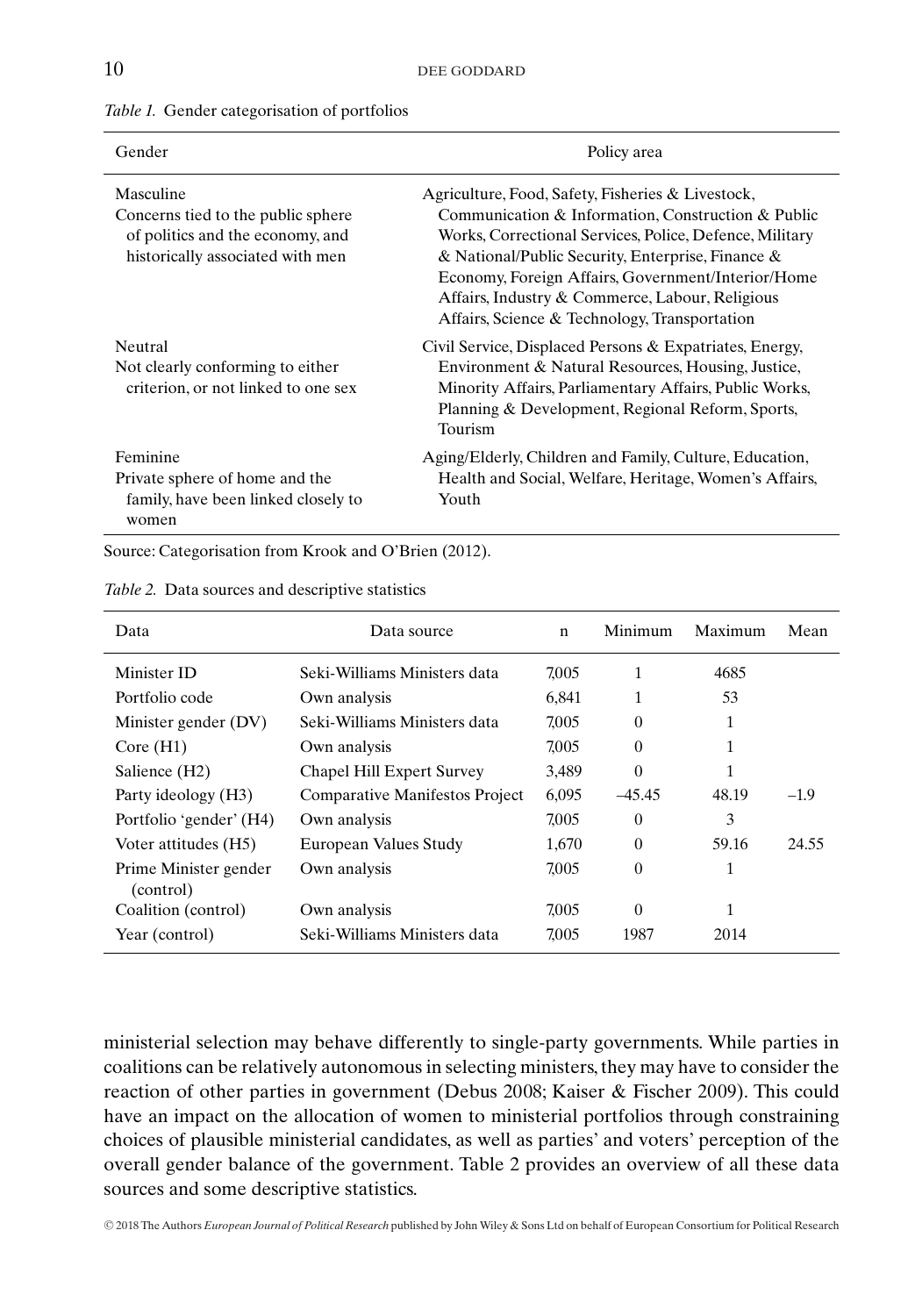The results in this article are based on logistic (logit) regression modelling with country fixed effects, which are applied because, across the 29 counties in this analysis, there may be baseline differences in the propensity to appoint women to government positions, as well as the overall equality of opportunities for women. While incurring some costs in terms of identifying potential causal relationships across countries, ixed-effects modelling enables this analysis to account for unobserved country-specific sources of variation.<sup>3</sup>

The dependent variable in this analysis is the gender of the cabinet minister, where a female minister is coded as 1, and a male minister as 0. The logistic formula is stated in terms of the probability that the gender of the minister  $(Y) = 1$  (female), which is referred to as  $\hat{p}$ .

$$
\ln\left(\frac{\hat{p}}{1-\hat{p}}\right) = \beta_0 + \beta_1 X_{portfolio \ characteristic s} + \beta_2 X_{party \ left-right} + \beta_3 X_{female \ PM} + \beta_4 X_{year} + \beta_5 X_{coalition} + \varepsilon
$$
\n(1)

For ease of interpretation, odds ratios are presented in Table 3. An odds radio coeficient above 1 indicates a positive effect (the appointment is more likely to be a woman) and a coeficient below 1 a negative effect (the appointment is less likely to be a woman). The predicted margins and point predictions discussed are the probability of a positive outcome (a female appointee) assuming that the random effect is zero.

The logit coeficients for this analysis are provided in the Appendix, and should be interpreted as the log odds increase of the probability of the minister being female predicted by a 1 unit increase in the covariate, holding all other independent variables constant.

#### **Analysis**

Are women less likely to be appointed to the core ministries of state than their male counterparts (*H1*)? A descriptive overview of the data suggests so. Between 1987 and 2014, no women were appointed to any of the core ministries in Malta. While Sweden has the most women appointed to these roles between 1989 and 2014, women are still in a significant minority, with only 10 per cent of appointments to core portfolios being allocated to women. Model 1 in Table 3 shows that an appointment to a 'core' portfolio is almost three times more likely to be a man than a woman (the odds ratio is 0.361), controlling for all other variables in the analysis. There is a stark gender difference between core and non-core ministers: women are much less likely to be found in the most powerful and 'inner circle' political ofices.

Gender differences in appointments to core portfolios are moderated by party ideology (*H3*). Only 15 per cent of the 219 cases where women were appointed to a 'core' portfolio were appointed by the parties in the farthest right quartile of parties of this dataset (where the left-right score is greater than 7.21). The interaction term between whether a portfolio is in the ministerial core, and the left-right score for a party shows that appointments to core portfolios by right-wing parties are even less likely to be female than appointments to core portfolios by left-wing parties.

This is illustrated in Figure 1, which shows the predicted margins of a minister being a female from model 2, with the interaction between party ideology and core portfolios.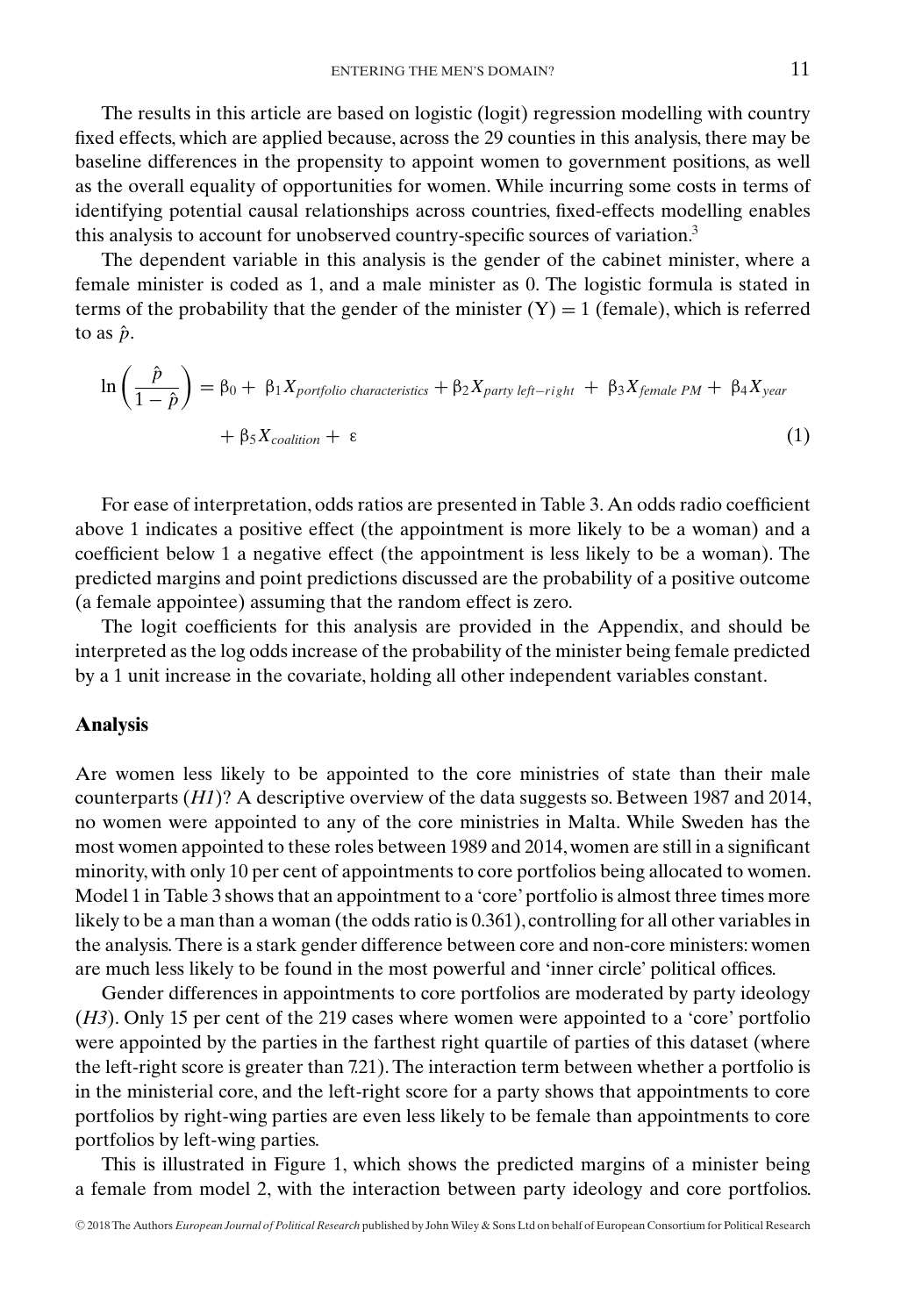$^{\circ}$ 

2018 The Authors

*European Journal of Political Research*

published by John Wiley & Sons Ltd on behalf of European Consortium for Political Research

|                                       | <b>Baseline</b> | Model 1         | Model 2    | Model 3    | Model 4    | Model 5             | Model 6    | Model 7                |
|---------------------------------------|-----------------|-----------------|------------|------------|------------|---------------------|------------|------------------------|
|                                       |                 | Core portfolios |            | Salience   |            | Gendered portfolios |            |                        |
| Core                                  |                 | $0.361***$      | $0.338***$ |            |            |                     |            |                        |
| (Ref: Non-core)                       |                 | $(-0.03)$       | $(-0.03)$  |            |            |                     |            |                        |
| Core x Right-left score               |                 |                 | $0.987*$   |            |            |                     |            |                        |
| (Ref: Non-core)                       |                 |                 | $(-0.01)$  |            |            |                     |            |                        |
| Medium salience portfolio             |                 |                 |            | 0.81       |            |                     |            |                        |
| (Ref: Low salience)                   |                 |                 |            | $(-0.16)$  |            |                     |            |                        |
| High salience portfolio               |                 |                 |            | $0.464***$ |            |                     |            |                        |
| (Ref: Low salience)                   |                 |                 |            | $(-0.08)$  |            |                     |            |                        |
| Neutral portfolio                     |                 |                 |            |            | $2.009***$ | $2.105***$          | $2.660***$ | 1.474                  |
| (Ref: Masculine)                      |                 |                 |            |            | $(-0.18)$  | $(-0.2)$            | (0.45)     | (0.46)                 |
| Feminine portfolio                    |                 |                 |            |            | $4.825***$ | $5.158***$          | $6.524***$ | $2.928***$             |
| (Ref: Masculine)                      |                 |                 |            |            | $(-0.42)$  | $(-0.47)$           | (1.08)     | (0.9)                  |
| Neutral portfolio x Right-left score  |                 |                 |            |            |            | 1.011               |            |                        |
| (Ref: Masculine)                      |                 |                 |            |            |            | $(-0.01)$           |            |                        |
| Feminine portfolio x Right-left score |                 |                 |            |            |            | $1.015***$          |            |                        |
| (Ref: Masculine)                      |                 |                 |            |            |            | $(-0.01)$           |            |                        |
| Voter gender attitudes                |                 |                 |            |            |            |                     | $0.984*$   | $0.958^{\ast\ast\ast}$ |
|                                       |                 |                 |            |            |            |                     | (0.01)     | $(-0.01)$              |
| Neutral portfolio x Gender attitudes  |                 |                 |            |            |            |                     |            | $1.031*$               |
| (Ref: Masculine)                      |                 |                 |            |            |            |                     |            | (0.01)                 |
| Feminine portfolio x Gender attitudes |                 |                 |            |            |            |                     |            | $1.039**$              |
| (Ref: Masculine)                      |                 |                 |            |            |            |                     |            | (0.01)                 |
|                                       |                 |                 |            |            |            |                     |            | Continued              |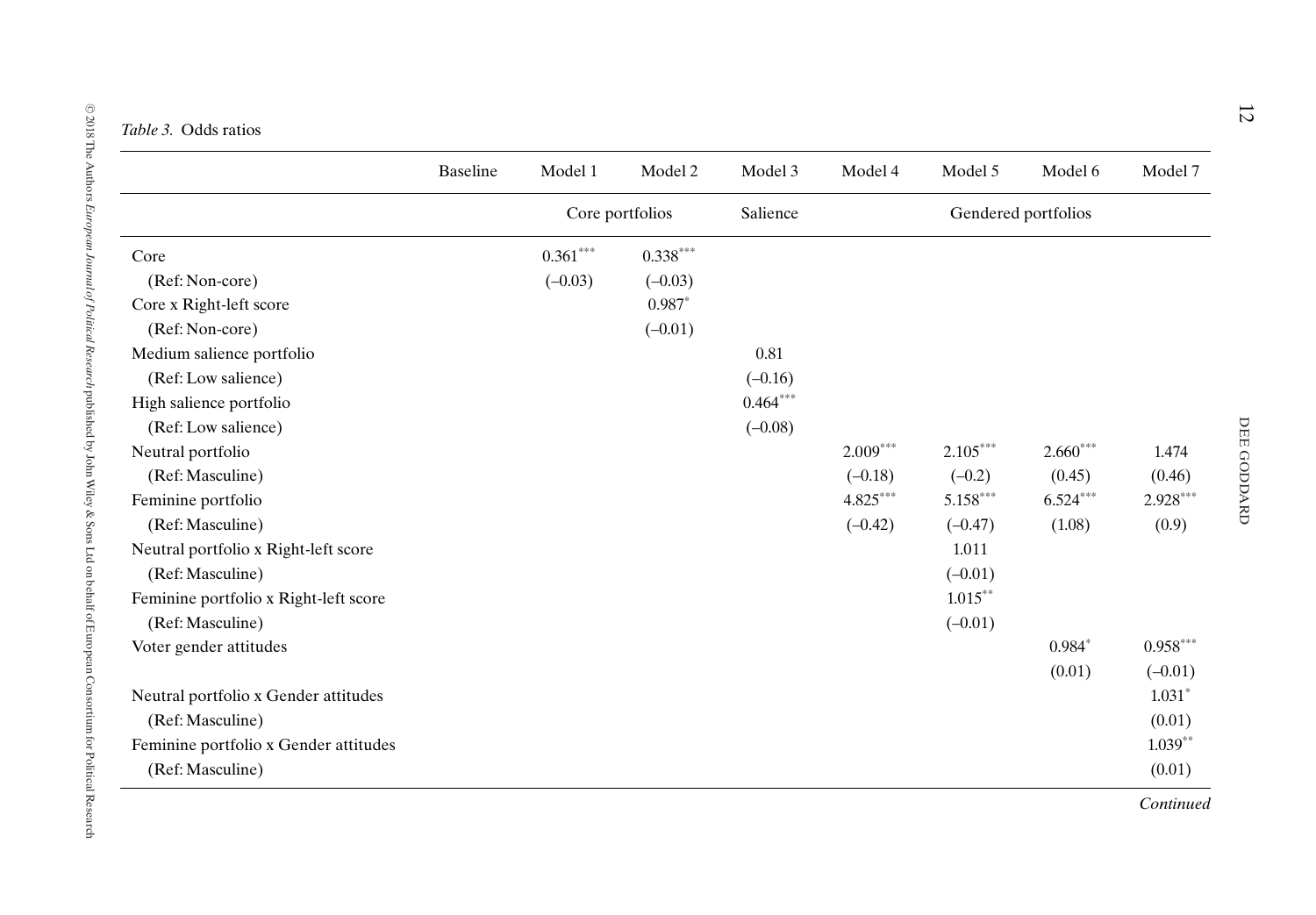|                                      | <b>Baseline</b> | Model 1    | Model 2         | Model 3    | Model 4    | Model 5             | Model 6 | Model 7  |
|--------------------------------------|-----------------|------------|-----------------|------------|------------|---------------------|---------|----------|
|                                      |                 |            | Core portfolios | Salience   |            | Gendered portfolios |         |          |
| Right-left party ideology            | $0.989***$      | $0.990***$ | $0.992**$       | $0.988***$ | $0.992**$  | $0.983***$          | 0.995   | 0.995    |
|                                      | (0)             | (0)        | (0)             | (0)        | (0)        | (0)                 | (0)     | (0)      |
| Female prime minister                | 1.194           | 1.22       | 1.208           | 1.358      | 1.026      | 1.003               | 1.424   | 1.366    |
| (Ref: Male prime minister)           | $(-0.15)$       | $(-0.16)$  | $(-0.16)$       | $(-0.26)$  | $(-0.14)$  | $(-0.14)$           | (0.37)  | (0.35)   |
| Coalition                            | 0.938           | 0.895      | 0.896           | 0.693      | 0.854      | 0.853               | 0.72    | 0.699    |
| (Ref: Single-party government)       | $(-0.14)$       | $(-0.13)$  | $(-0.13)$       | $(-0.14)$  | $(-0.14)$  | $(-0.14)$           | (0.16)  | (0.16)   |
| Start year of minister's appointment | $1.042***$      | $1.042***$ | $1.042***$      | 1.014      | $1.042***$ | $1.042***$          | 1.023   | $1.024*$ |
|                                      | $(-0.01)$       | $(-0.01)$  | $(-0.01)$       | $(-0.01)$  | $(-0.01)$  | $(-0.01)$           | (0.01)  | (0.01)   |
| N                                    | 6.095           | 6.095      | 6.095           | 3,058      | 5,370      | 5,370               | 1,462   | 1,462    |
| bic                                  | 5936.531        | 5780.628   | 5783.016        | 2839.819   | 5061.064   | 5069.467            | 1525.28 | 1529.83  |

Note:  $^*p < 0.05$ ;  $^*p < 0.01$ ;  $^{***}p < 0.001$ .

 $\circ$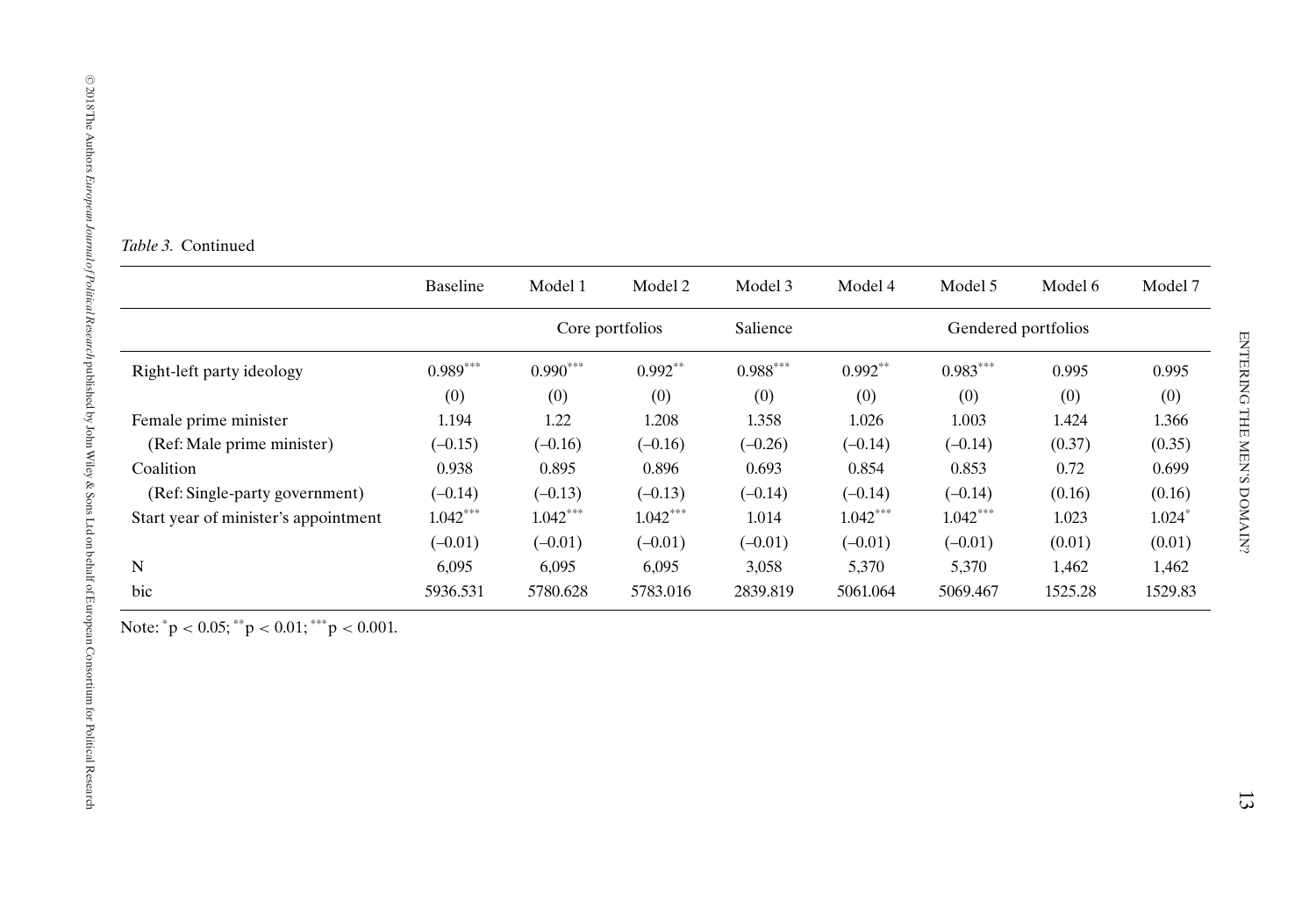

*Figure 1.* Predicted probability of ministers of core and non-core portfolios being female, with core-ideology interaction (95 per cent confidence intervals).

There is no statistically significant difference in the predicted gender of core and non-core appointments by parties at the farthest left of the political spectrum, where the left-right score is less than –30. These parties include the Social Democratic Party of Finland (SDP) in 1990, the French Socialist Party (PS) in 2012 and 2014, and the Belgian Socialist Party (PS) between 2007 and 2010, among others.

However, there is a significant difference in the gender of appointments to core portfolios for the majority (96.74 per cent) of governing parties in this dataset. Where the leftright score is 30, as it was for the British Conservatives (C) or Greek New Democracy (ND) in the 1990s, the probability of a core appointment being female is 0.05. For a noncore appointment the probability is nearly three times that at 0.19. This demonstrates the importance of considering party-level factors when addressing the gendered nature of portfolio allocation in European governments as the allocation of women to core portfolios varies significantly across the left-right political spectrum.

Time is also an important driver of this effect as appointments in more recent years are more likely to be female. For example, this model predicts that the likelihood of a German Free Democratic Party (FDP) appointment to a core ministry being female in 1991 is 0.06, but 20 years later in 2011 this had more than doubled to 0.13, despite a very minor rightwards shift in the right-left score of the party (from 1.89 to 4.27).

In each of the models presented in this analysis, I have controlled for the gender of the prime minister. It could be expected that female prime ministers are more likely to have more women in their close social networks, and therefore be more likely to appoint women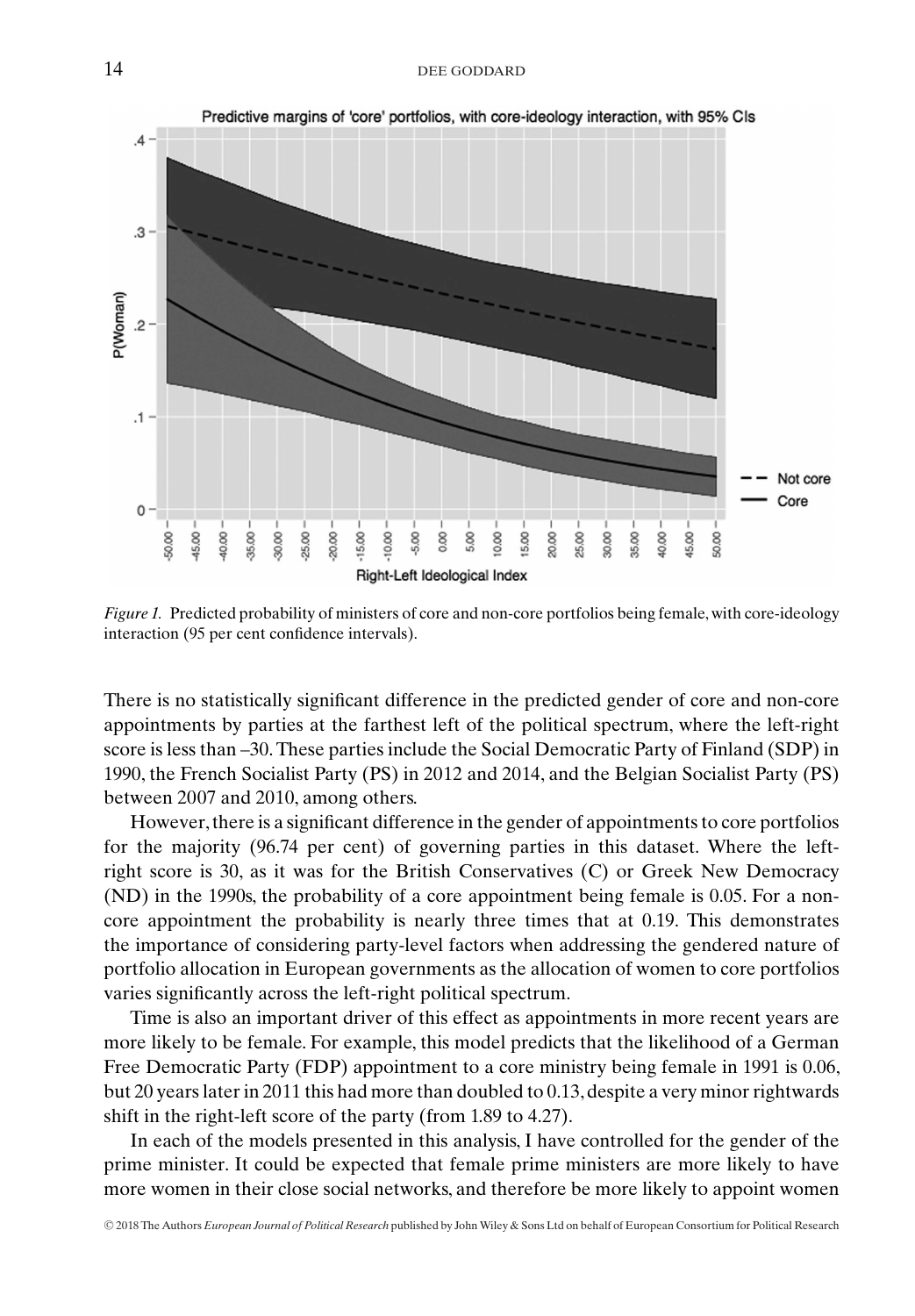

Predictive margins of portfolio salience, with salience-party ideology interaction, with 95% CIs

*Figure 2.* Predicted probability of ministers of high and low salience portfolios being female (95 per cent confidence intervals).

to core, high salience and 'masculine' or 'neutral' portfolios.The gender of the prime minister is not a statistically significant factor in the allocation of portfolios to women in any of the models presented in this analysis.

This study provides a unique insight into the importance and salience of ministerial appointments for political parties by drawing on expert surveys (*H2*). Model 3 shows that appointments to high-salience portfolios are signiicantly less likely to be female. Indeed, appointments to high-salience portfolios are over half as likely to be female than appointments to low salience portfolios (the odds ratio is 0.46). However, there is not a significant gender difference in appointments to medium-salience portfolios.

Party ideology has a significant impact on the likelihood of a high-salience appointment being female. Figure 2 unpacks this further, and demonstrates a statistically significant difference in the predicted probability of a woman being appointed to high- and low-salience portfolios in the political centre (when the left-right score is between –35 and 25). This accounts for 92 per cent of the observations in the dataset.

For example, the Dutch portfolio of the Minister of Home Affairs and Relations with the Dutch Antilles was of high salience to the both the right-wing People's Party for Freedom and Democracy (VVD), which has a left-right score of 28.08, and the left-wing Labour Party (PvdA), which has a left-right score of 0.84. Yet the model's prediction of the likelihood of the Labour appointment to the post being female in 2007 (0.10) is almost twice that of the People's Party's appointment in 2006 (0.06).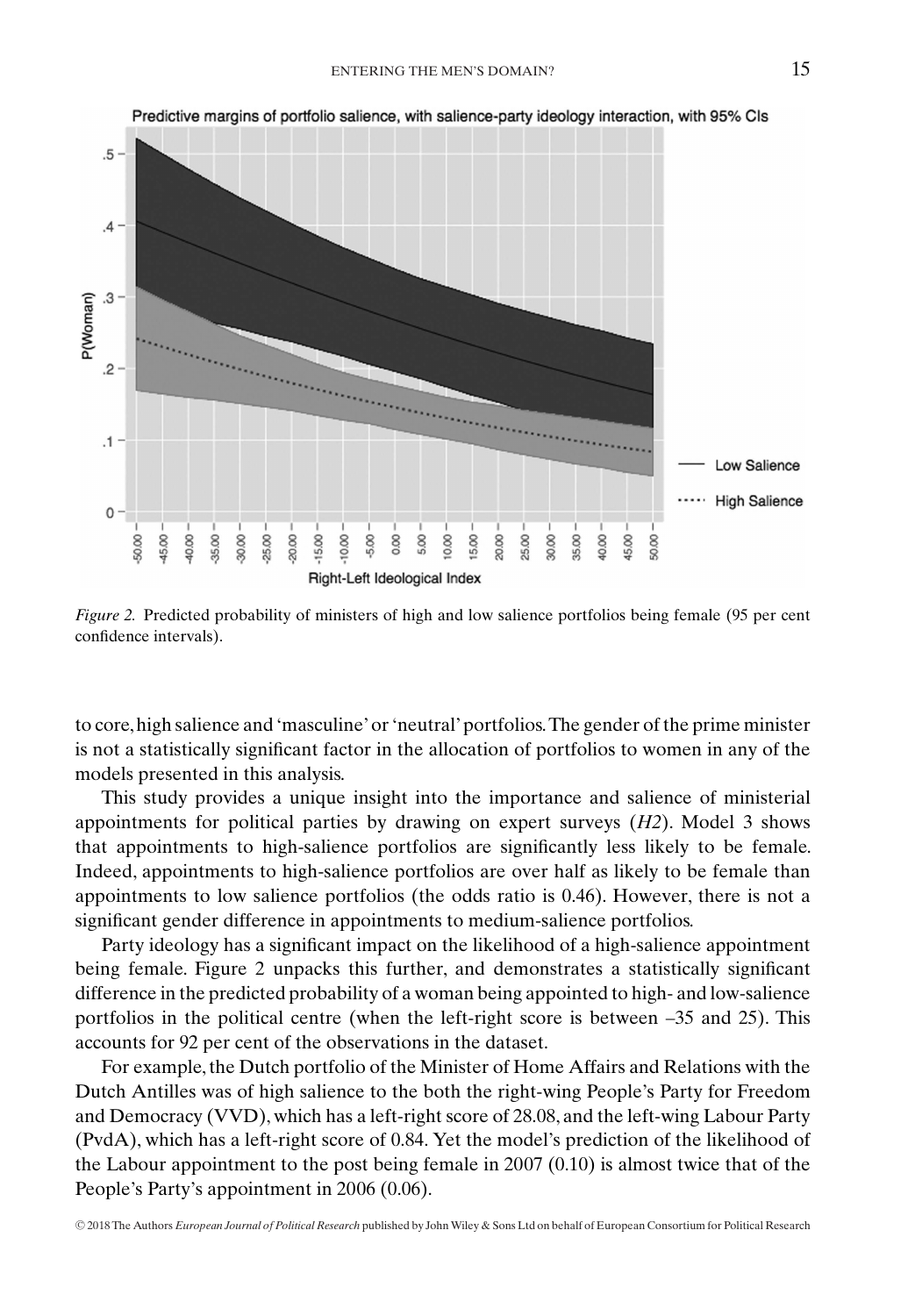

Predictive margins of gendered portfolios, with gendered portfolio-party ideology interaction, with 95% CIs

*Figure 3.* Predicted probability of ministers of masculine, neutral and feminine portfolios being female, with portfolio-ideology interaction (95 per cent conidence intervals).

The interaction between party ideology and the salience of portfolios is not statistically signiicant. This means that the relationship between the salience of appointments and the gender of ministers is not moderated by the partisanship of those appointing the government.

Ministers allocated to 'feminine' portfolios, such as women's affairs, children and family, or health and social care, are much more likely to be female than those appointed to masculine portfolios, such as military and foreign affairs, inance and the economy, or science and technology (*H4*). Only 15.65 per cent of all appointments to masculine portfolios in this dataset are female, as opposed to 37.37 per cent of appointments to feminine portfolios. As the results of model 4 in Table 3 shows, ministers appointed to feminine portfolios are 4.8 times more likely to be female than those appointed to masculine portfolios, holding the other variables in this model constant.

The effect of the gendered nature of ministerial portfolios on the likelihood of appointees being female is even stronger in right-wing parties than left-wing parties, as shown in model 5, which includes an interaction between party ideology and the gendered nature of portfolios. Parties on the political right of the ideological spectrum are less likely than leftist parties to appoint women to masculine and neutral portfolios.

This relationship is explored further in Figure 3, which plots the predicted margins of model 5. As this igure shows, for parties at the far left of the political spectrum with a (left-right score less than  $-27$ ), there is no statistically significant difference between the likelihood of appointments to masculine and feminine portfolios being female. However, this only accounts for 4.3 per cent of the observations in this dataset. There is no statistically significant difference between the likelihood of appointments to feminine, neutral and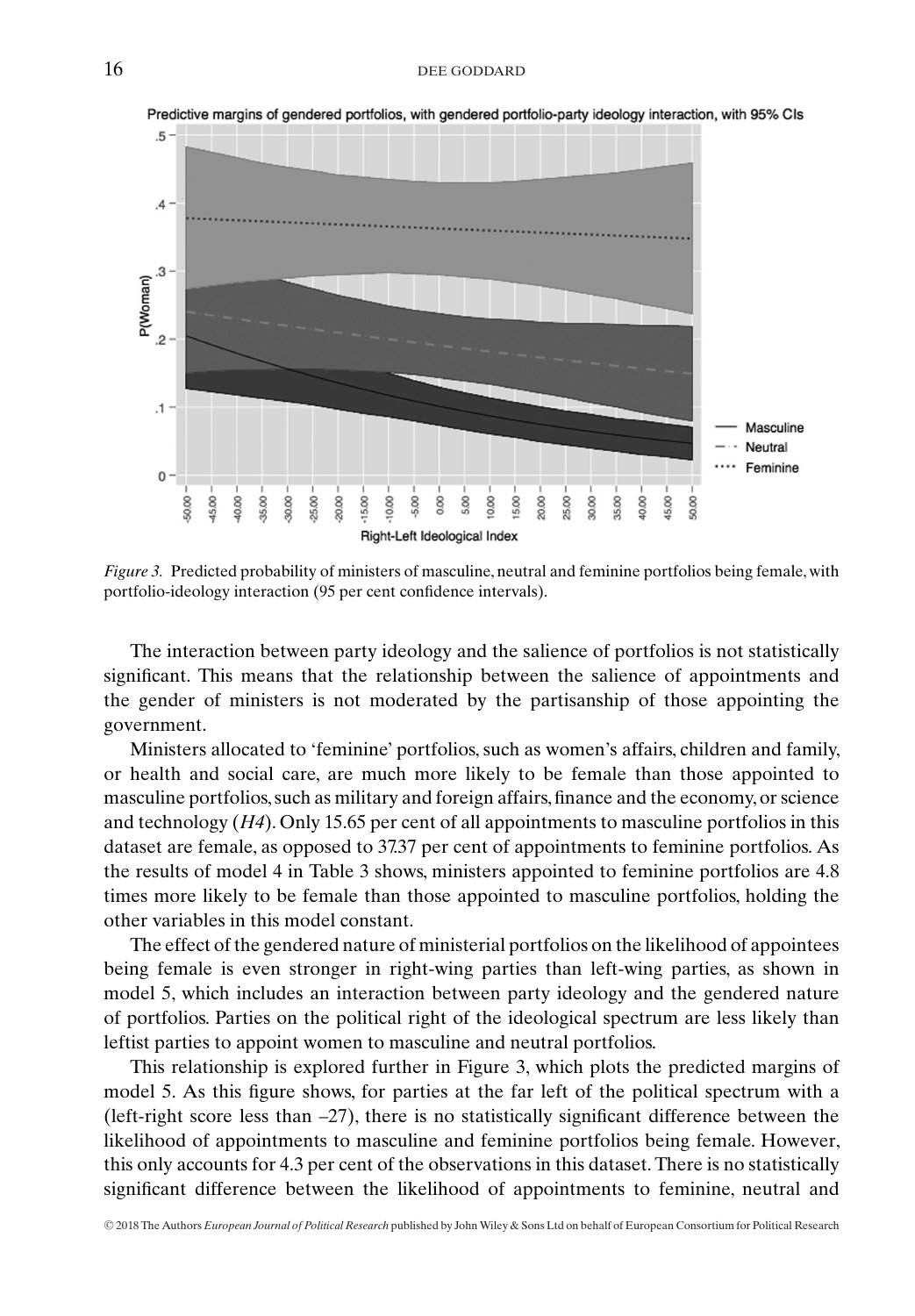masculine portfolios being female for the most left-wing third of the parties in this data (when the left-right score is less than –10). As an example, the Portuguese Socialist Party (PS) had a score of –10.22 in 2005. However, this effect largely arises because the appointment of women to both masculine and neutral portfolios is very unlikely. When the left-right score is –10, the model's predicted probability of an appointment to a masculine portfolio being a female is 0.12, and 0.20 for a neutral portfolio.

For parties on the political right, this effect is exacerbated. For centre-right parties (with a left-right score of 20) the predicted probability of an appointment to a feminine portfolio being female is 0.36. The prediction for a neutral portfolio is half this (0.17) and for a masculine portfolio is over ive times less (0.07). Therefore, the model accurately predicts that the British Conservatives (left-right score of 17.54), when appointing their 2014 reshufle cabinet selected female Nicky Morgan as Secretary of State for Education, and male Michael Fallon as Secretary of State for Defence. Across the political spectrum, the likelihood of appointees to feminine portfolios being female remains relatively consistent, dropping from 0.38 to 0.35 from the very left (–50) to the very right (50), respectively, when controlling for the other variables in the model.

This analysis reveals a gendered divide in portfolio allocation across most governing parties across the political spectrum. Where women are appointed to ministerial positions, it is most likely to be in feminine policy areas, and on the political right women are unlikely to be appointed to masculine portfolios.

Over time, all appointments are marginally more likely to be female. For example, based on model 5, the probability of the Hungarian Socialist Party's (MSZP) appointment to the Ministry of Finance in 1994 being female was 0.06. By 2014, this had doubled to 0.14 (the party had also moved ive points to the left in that time). Another illustrative example is Ireland's Fianna Fáil's appointments to the Minister for Justice, Equality and Law Reform position. The probability of a woman being appointed increased from 0.30 in June 1997 to 0.41 in May 2008 (the party also moved leftwards by 15 points in that time).

To what extent do the gender attitudes of a party's voters impact on the appointment of women ministers to government portfolios (*H5*)? The results from model 6 in Table 3 show (for the subset of cases where survey data is available) that parties whose voters have less progressive social attitudes are less likely to appoint women to neutral and masculine portfolios even when controlling for party ideology and time. The results from model 7, which include an interaction between party ideology and the gendered nature of policy areas, demonstrate that this effect is particularly substantial on the political right. Figure 4 plots the marginal effects of this analysis, and shows that the gender attitudes of voters have a statistically significant effect on the appointment of women to ministerial portfolios, especially in the allocation of masculine portfolios to women.

For parties whose voters have less progressive gender attitudes, there is a large, statistically signiicant difference between the likelihood of appointments to masculine, feminine and neutral portfolios being female. In 15.7 per cent of cases in this data, more than 40 per cent of respondents voting for a party answered that 'When jobs are scarce, men have more right to a job than women'. These include the Italian Christian Democracy (DC) party and Ireland's Fianna Fáil (FF) in the early 1990s, and Greek New Democracy (ND) in 2012. For this group of parties, whose voters have less progressive gender attitudes, the predicted probability of appointments to masculine portfolios being female is 0.05.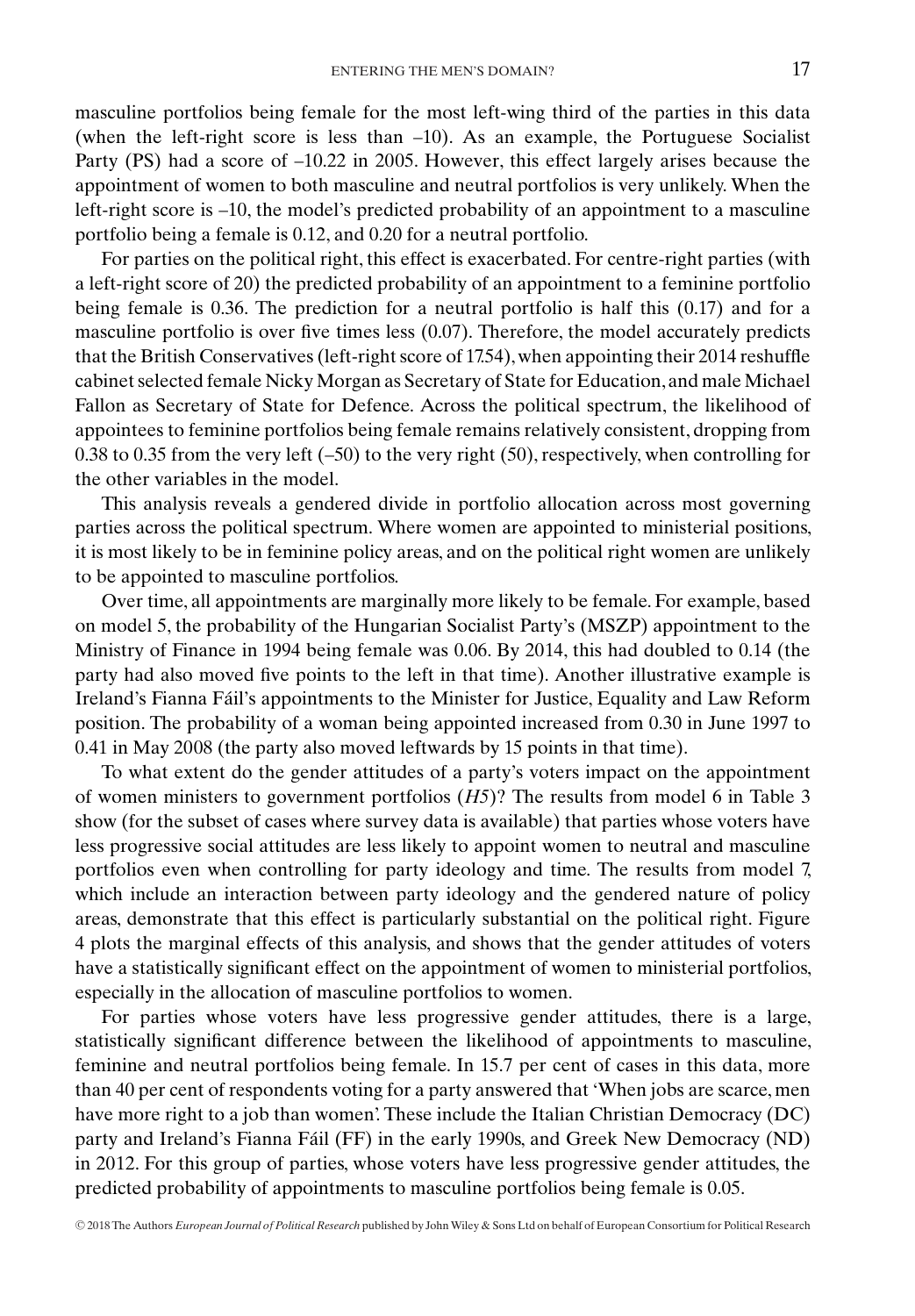

Predictive Margins of gendered portfolios, with gendered-portfolio-voter attitude interaction with 95% CIs

*Figure 4.* Predicted probability of ministers of masculine, neutral and feminine portfolios being female, with portfolio-voter attitudes interaction (95 per cent conidence intervals).

Parties with voters with more progressive gender attitudes (where less than 10 per cent of voters answered that 'When jobs are scarce, men have more right to a job than women') include the Spanish Socialist Workers' Party (PSOE) in the late 1980s and Danish Social Democracy (S) in the mid-2010s. For these parties, the probability of a masculine appointment being female is over three times greater than the group of less-progressive parties (0.17).

As Figure 4 shows, for parties whose voters have more gender-equal social attitudes there is no statistically significant difference in the likelihood of appointments to masculine, neutral and feminine portfolios being female. This stands in marked difference to the group of parties whose voters have less progressive social attitudes towards women, where the predicted margins indicate that the probability of a woman being appointed to a feminine portfolio (0.42) is over eight times greater than appointments to masculine portfolios (0.05).

This lends evidence to suggest that party leaders are considering their voters' views when appointing the cabinet, and that voter attitudes have a significant effect on the appointment of women to the cabinet. This indicates that changing perceptions of women's role in society may lead to a change in the policy areas allocated to women in government.

In all except models 3 and 6, time has a statistically significant impact on the allocation of portfolios to women: women are more likely to be appointed core, high-salience and masculine portfolios over time. This relects the results of existing analyses of the representation of women in elected and appointed political positions whereby women's representation increases over time (Krook & O'Brien 2012; O'Brien et al. 2015; Escobar-Lemmon & Taylor-Robinson 2016).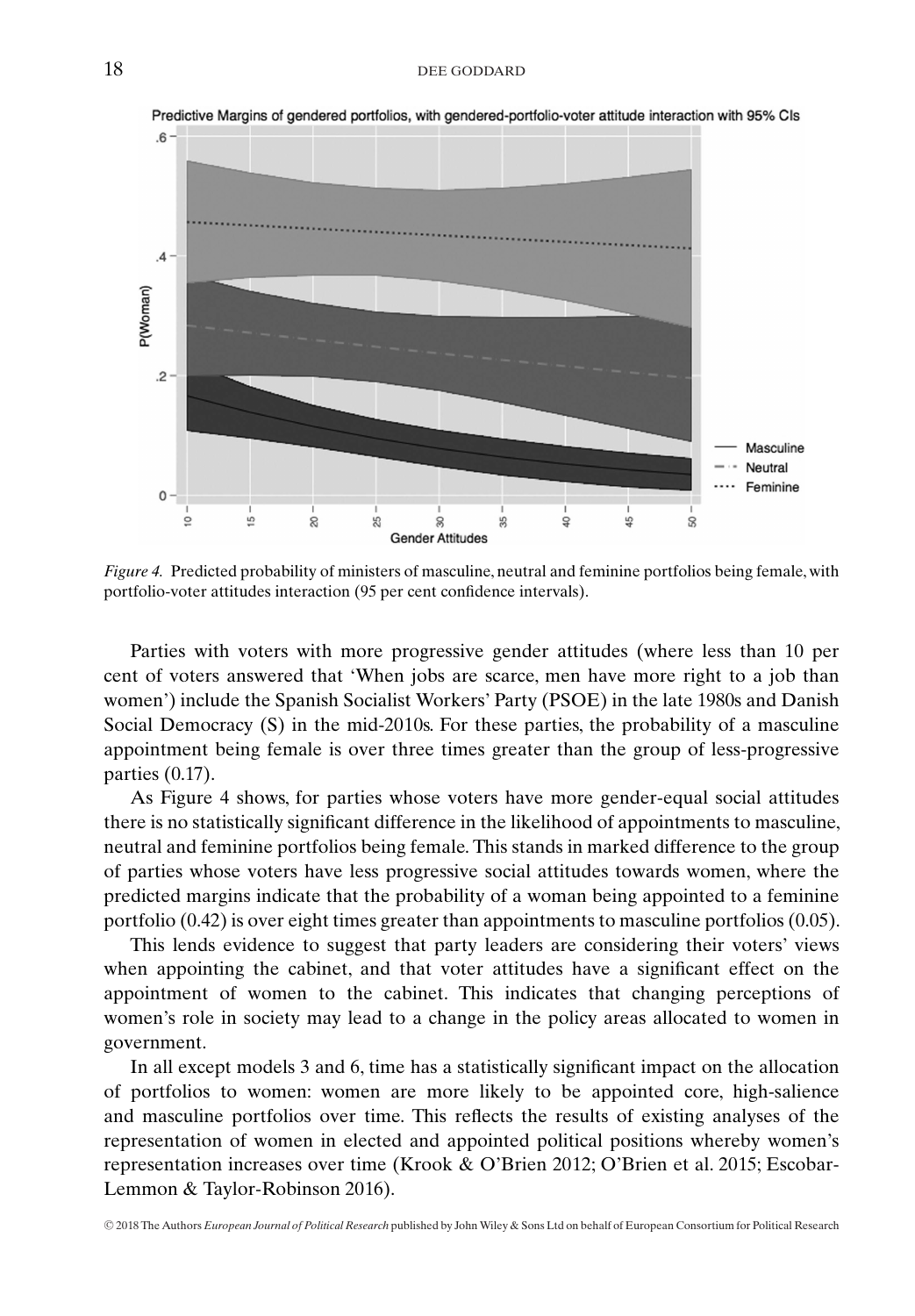This analysis of the impact of coalition governments suggests that there is no statistically signiicant difference between coalition and single-party governments in the allocation of portfolios to women ministers, including in the baseline model. That parties behave similarly in single-party and coalition governments suggests that while coalition dynamics may play an important part in the allocation of parties to portfolios (Bäck et al. 2011), they do not necessarily have an impact on parties' allocation of portfolios to women ministers. How coalition dynamics inluence the allocation of women to ministerial portfolios could provide a fruitful area for future analysis.

#### **Discussion and conclusions**

Under which circumstances do women get appointed to different ministerial portfolios? In this article, I have addressed this question by considering how the policy-, oficeand vote-seeking motivations of party leaders inluence the allocation of women to ministerial portfolios across Europe. This analysis of 7,005 ministerial appointments across 29 European countries builds upon existing analyses of women's appointment to government positions (Escobar-Lemmon & Taylor-Robinson 2009, 2016; Krook & O'Brien 2012) to provide an examination of how party and portfolio characteristics inluence the allocation of appointment of women ministers. Both empirically and in terms of our theoretical understanding, I provide an approach by which to assess how the motivations we know shape government appointments also shape the role of women in those governments.

To the extent that party leaders are ofice-motivated, they seek to ensure the ministers they appoint are loyal to them – particularly those they allocate to the most important portfolios. The motivation to have loyal ministers has a disproportionately detrimental effect on women, who are less likely to have access to the high-trust networks which promote and engender these trusting relationships.This effect is played out across European governments:ministers appointed to both high salience and 'core' portfolios are less likely to be female. For the 'core' portfolios, this effect is moderated by party ideology as the gender gap in appointments is not present in left-wing parties.

The effect of ideology in moderating the gendered nature of ministerial appointments is a consistent theme throughout this analysis. This suggests that a more gender-balanced talent pool in left-wing parties impacts the appointment of women to ministerial portfolios. These party-level differences highlight the importance of looking beyond the representation of women in the government as a whole and considering trends in the characteristics of ministerial appointments at the individual level.

This analysis suggests that party leaders' perceptions of the competencies of female ministerial appointments inluence their portfolio allocation decisions. Women are signiicantly more likely to be appointed to 'feminine' portfolios than their male counterparts and are also less likely to be appointed to lead 'neutral' policy areas. The effect of these gender dynamics is moderated by party ideology, where women are over twice less likely to be allocated a 'masculine' portfolio in a right-wing party than a left-wing one. This shows how important the party ideology of governing parties can be in inluencing the appointment of women ministers – the effect of which is not necessarily so prevalent in other elected and appointed political ofices.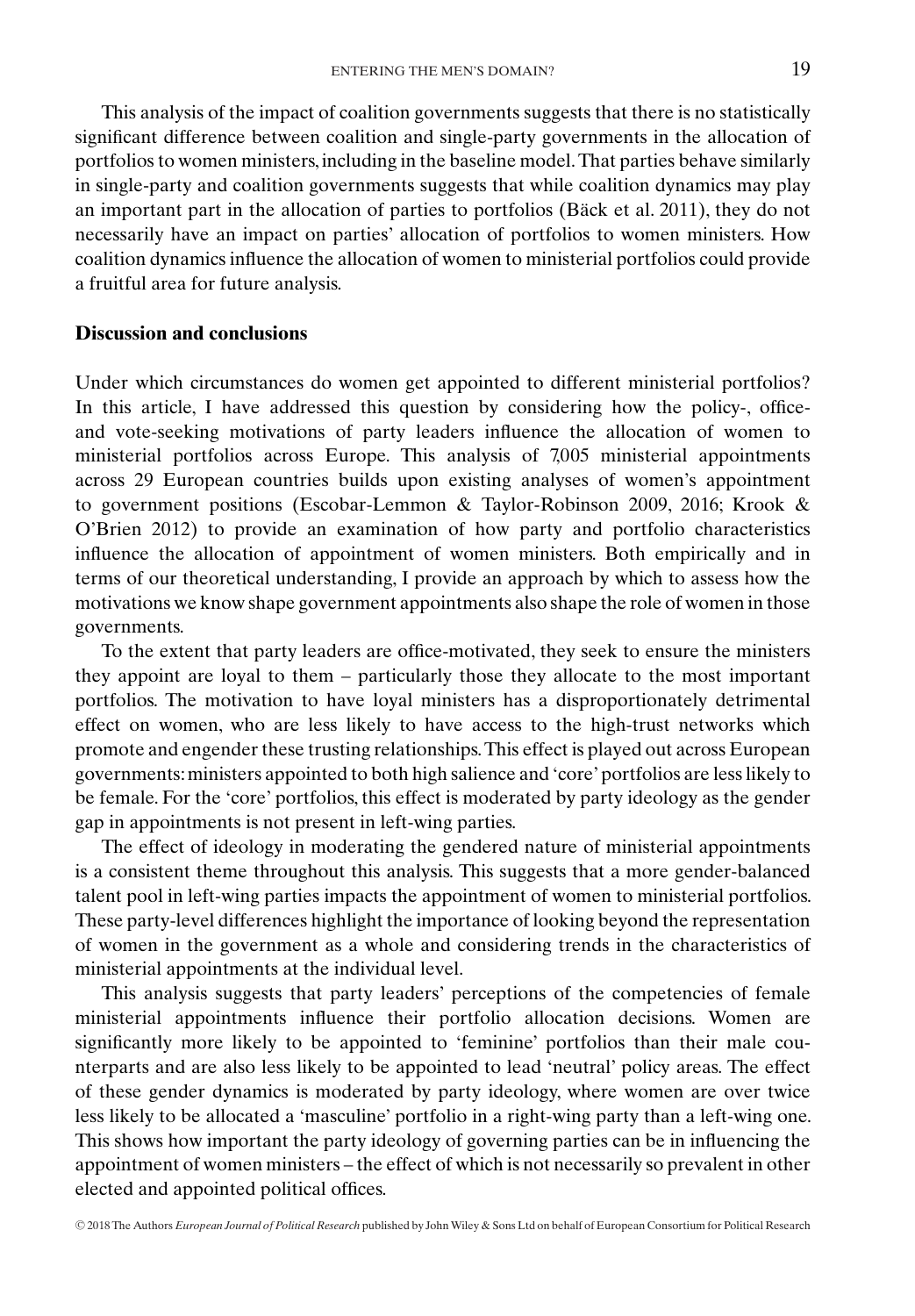Winning votes matters to party leaders and this analysis of the appointment of women to the cabinet suggests that the attitudes of a party's electorate play a role in who they appoint to their top posts. In political parties whose voters have more progressive gender attitudes, women are signiicantly more likely to be allocated to masculine portfolios, even when controlling for party ideology. This significant effect indicates that the symbolic act of appointing women to the government can act as a means to communicate the party's perceptions about gender to voters. Where voters are receptive to women's presence in different policy areas, the political parties meet this expectation.

Based on this analysis, which emphasises the importance of party-level factors, future research could turn to exploring how other party-level factors, such as party selection pools and intra-party groups and networks, impact on the appointment of women to public ofice. Building on this theoretical framework, as well as O'Brien et al.'s (2015) study of female party leaders and Escobar-Lemmon and Taylor-Robinson's (2016) detailed investigation of the allocation of women to presidential cabinets, future research could consider how political parties and their leaders play a role in who is appointed to the government.

The indings of this analysis also have important implications for those who seek to see more women around the cabinet table and less gender differentiation in the allocation of portfolios. First, voter attitudes about women's role in society and the economy appear to have an impact on the gender composition of the cabinet. Therefore, working to change societal attitudes towards women leaders and politicians can inluence who gets represented in the top jobs. Second, party ideology is a moderating factor in the process of government appointments which plays an important part in determining which portfolios women are allocated. This evidence suggests that, in general, there is less gender differentiation in portfolio allocation in left-wing parties than right-wing parties. Third, across the political spectrum, women's competencies and interest in the more 'masculine' areas of government may be overlooked due to gendered conceptions of 'who is good at that kind of thing'. By not appointing competent women who may be interested in 'masculine' policy areas, and men who have experience and interest in the 'feminine' areas of government, party leaders are not maximising the policy competence of their top appointments. Due to the importance of ministers for the government's successful implementation of their policy program (Laver & Shepsle 1996), all party leaders should be interested in ways in which to maximise the experience of their government appointments. This analysis shows that there is still work to be done in this area.

#### **Acknowledgements**

This research is part of a United Kingdom Economic and Social Research Council funded PhD, award number 1495863. I am grateful to Dr Ed Morgan-Jones and Dr Lucy Barnes for their valuable insights on this project. This article was previously presented at the 2017 European Political Science Association annual meeting, the 2018 Political Studies Association annual conference and the University of Kent Comparative Research Group. I would like to thank participants at these meetings, as well as the anonymous reviewers for their valuable suggestions.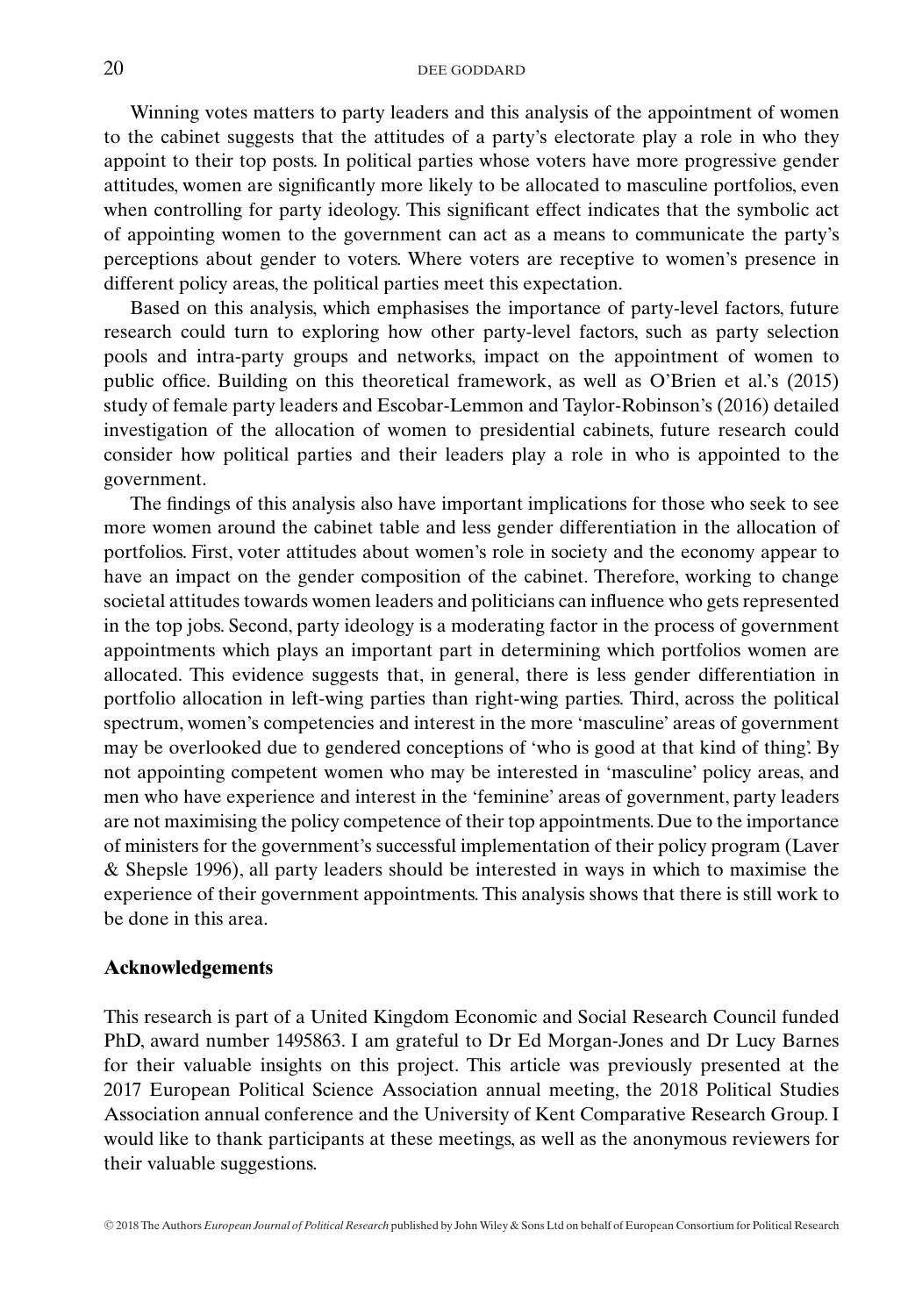# **Appendix: Logit coeficients**

 $\circ$ 

2018 The Authors

*European Journal of Political Research*

published by John Wiley & Sons Ltd on behalf of European Consortium for Political Research

|                                      | <b>Baseline</b> | Model 1                     | Model 2     | Model 3     | Model 4    | Model 5             | Model 6    | Model 7     |
|--------------------------------------|-----------------|-----------------------------|-------------|-------------|------------|---------------------|------------|-------------|
|                                      |                 | Salience<br>Core portfolios |             |             |            | Gendered portfolios |            |             |
| Core                                 |                 | $-1.018***$                 | $-1.084***$ |             |            |                     |            |             |
| (Ref: Non-core)                      |                 | $(-0.08)$                   | $(-0.09)$   |             |            |                     |            |             |
| Core x Right-left score              |                 |                             | $-0.013*$   |             |            |                     |            |             |
| (Ref: Non-core)                      |                 |                             | $(-0.01)$   |             |            |                     |            |             |
| Medium salience portfolio            |                 |                             |             | $-0.211$    |            |                     |            |             |
| (Ref: Low salience)                  |                 |                             |             | $(-0.2)$    |            |                     |            |             |
| High salience portfolio              |                 |                             |             | $-0.767***$ |            |                     |            |             |
| (Ref: Low salience)                  |                 |                             |             | $(-0.17)$   |            |                     |            |             |
| Neutral portfolio                    |                 |                             |             |             | $0.698***$ | $0.744***$          | $0.978***$ | 0.388       |
| (Ref: Masculine)                     |                 |                             |             |             | $(-0.09)$  | $(-0.1)$            | $(-0.17)$  | $(-0.31)$   |
| Feminine portfolio                   |                 |                             |             |             | $1.574***$ | $1.640***$          | $1.876***$ | $1.074***$  |
| (Ref: Masculine)                     |                 |                             |             |             | $(-0.09)$  | $(-0.09)$           | $(-0.16)$  | $(-0.31)$   |
| Neutral portfolio x Right-left       |                 |                             |             |             |            | 0.011               |            |             |
| score                                |                 |                             |             |             |            |                     |            |             |
| (Ref: Masculine)                     |                 |                             |             |             |            | $(-0.01)$           |            |             |
| Feminine portfolio x                 |                 |                             |             |             |            | $0.015***$          |            |             |
| Right-left score<br>(Ref: Masculine) |                 |                             |             |             |            | $(-0.01)$           |            |             |
| Voter gender attitudes               |                 |                             |             |             |            |                     | $-0.016*$  | $-0.043***$ |
|                                      |                 |                             |             |             |            |                     | $(-0.01)$  | $(-0.01)$   |
| Neutral portfolio x Gender           |                 |                             |             |             |            |                     |            | $0.031*$    |
| attitudes                            |                 |                             |             |             |            |                     |            |             |
| (Ref: Masculine)                     |                 |                             |             |             |            |                     |            | $(-0.01)$   |
| Feminine portfolio x Gender          |                 |                             |             |             |            |                     |            | $0.039*$    |
| attitudes                            |                 |                             |             |             |            |                     |            |             |
| (Ref: Masculine)                     |                 |                             |             |             |            |                     |            | $(-0.01)$   |
|                                      |                 |                             |             |             |            |                     |            | (Continued) |

21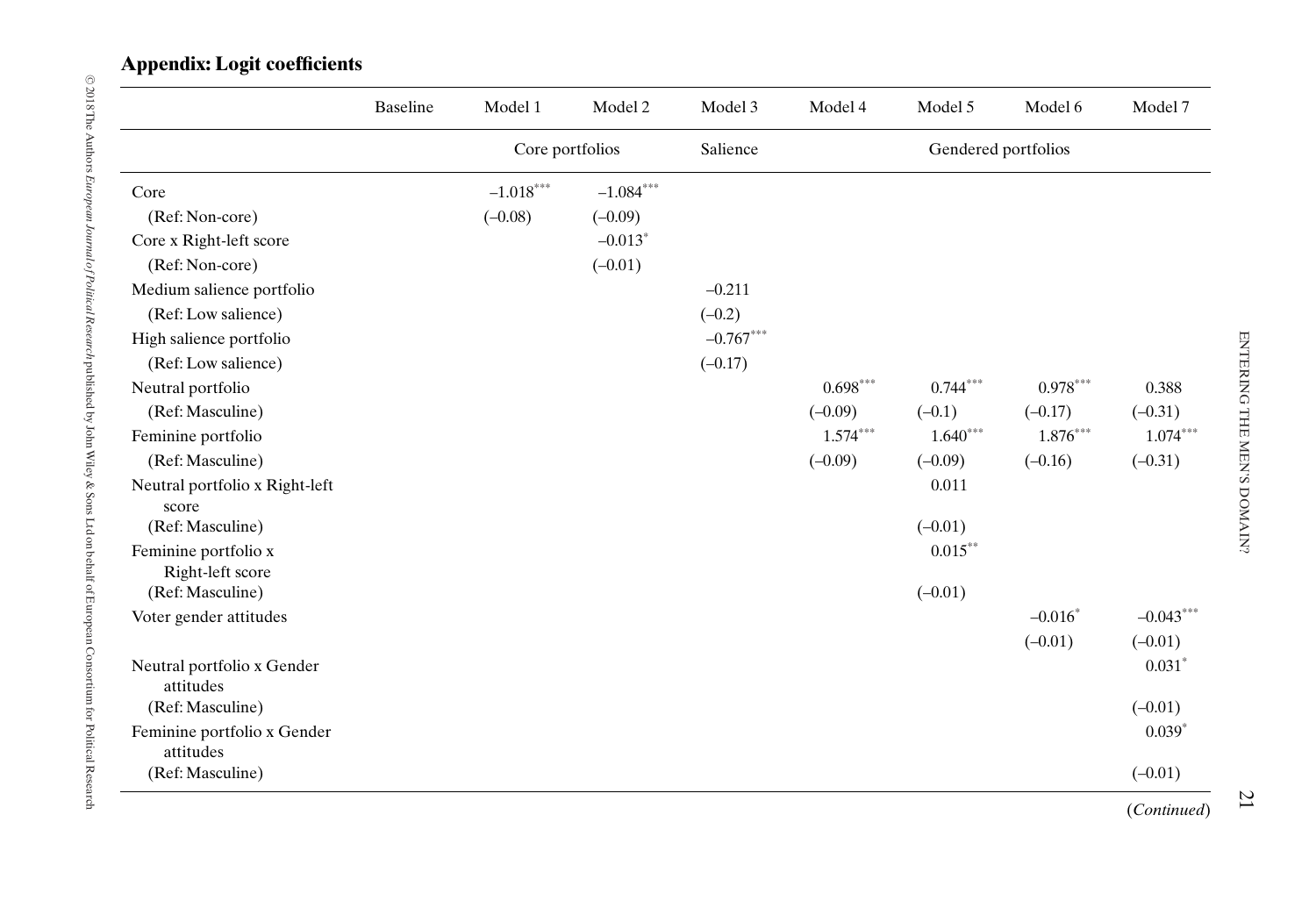$^{\circ}$ 

|                                         | Baseline     | Model 1         | Model 2      | Model 3     | Model 4      | Model 5             | Model 6    | Model 7                |  |
|-----------------------------------------|--------------|-----------------|--------------|-------------|--------------|---------------------|------------|------------------------|--|
|                                         |              | Core portfolios |              | Salience    |              | Gendered portfolios |            |                        |  |
| Right-left party ideology               | $-0.011***$  | $-0.010***$     | $-0.008***$  | $-0.013***$ | $-0.008**$   | $-0.017***$         | $-0.005$   | $-0.005$               |  |
|                                         | (0)          | (0)             | (0)          | (0)         | (0)          | (0)                 | (0)        | (0)                    |  |
| Female prime minister                   | 0.177        | 0.199           | 0.189        | 0.306       | 0.026        | 0.003               | 0.353      | 0.312                  |  |
| (Ref: Male prime minister)              | $(-0.13)$    | $(-0.13)$       | $(-0.13)$    | $(-0.19)$   | $(-0.14)$    | $(-0.14)$           | $(-0.26)$  | $(-0.26)$              |  |
| Coalition                               | $-0.064$     | $-0.111$        | $-0.11$      | $-0.367$    | $-0.158$     | $-0.159$            | $-0.329$   | $-0.358$               |  |
| (Ref: Single-party)<br>government)      | $(-0.15)$    | $(-0.15)$       | $(-0.15)$    | $(-0.2)$    | $(-0.16)$    | $(-0.16)$           | $(-0.22)$  | $(-0.22)$              |  |
| Start year of minister's<br>appointment | $0.041***$   | $0.041***$      | $0.041***$   | 0.013       | $0.041***$   | $0.041***$          | 0.023      | $0.024***$             |  |
|                                         | $(-0.01)$    | $(-0.01)$       | $(-0.01)$    | $(-0.01)$   | $(-0.01)$    | $(-0.01)$           | $(-0.01)$  | $(-0.01)$              |  |
| Constant                                | $-83.144***$ | $-83.068***$    | $-83.840***$ | $-27.709$   | $-83.958***$ | $-84.785***$        | $-47.47$   | $-48.899$ <sup>*</sup> |  |
|                                         | $(-10.12)$   | $(-10.28)$      | $(-10.28)$   | $(-16.99)$  | $(-11.03)$   | $(-11.02)$          | $(-24.22)$ | $(-23.79)$             |  |
| N                                       | 6,095        | 6,095           | 6,095        | 3,058       | 5,370        | 5,370               | 1,462      | 1,462                  |  |
| bic                                     | 5936.531     | 5780.628        | 5783.016     | 2839.819    | 5061.064     | 5069.467            | 1525.28    | 1529.83                |  |

Note:  $^*p < 0.05$ ;  $^*p < 0.01$ ;  $^{***}p < 0.001$ .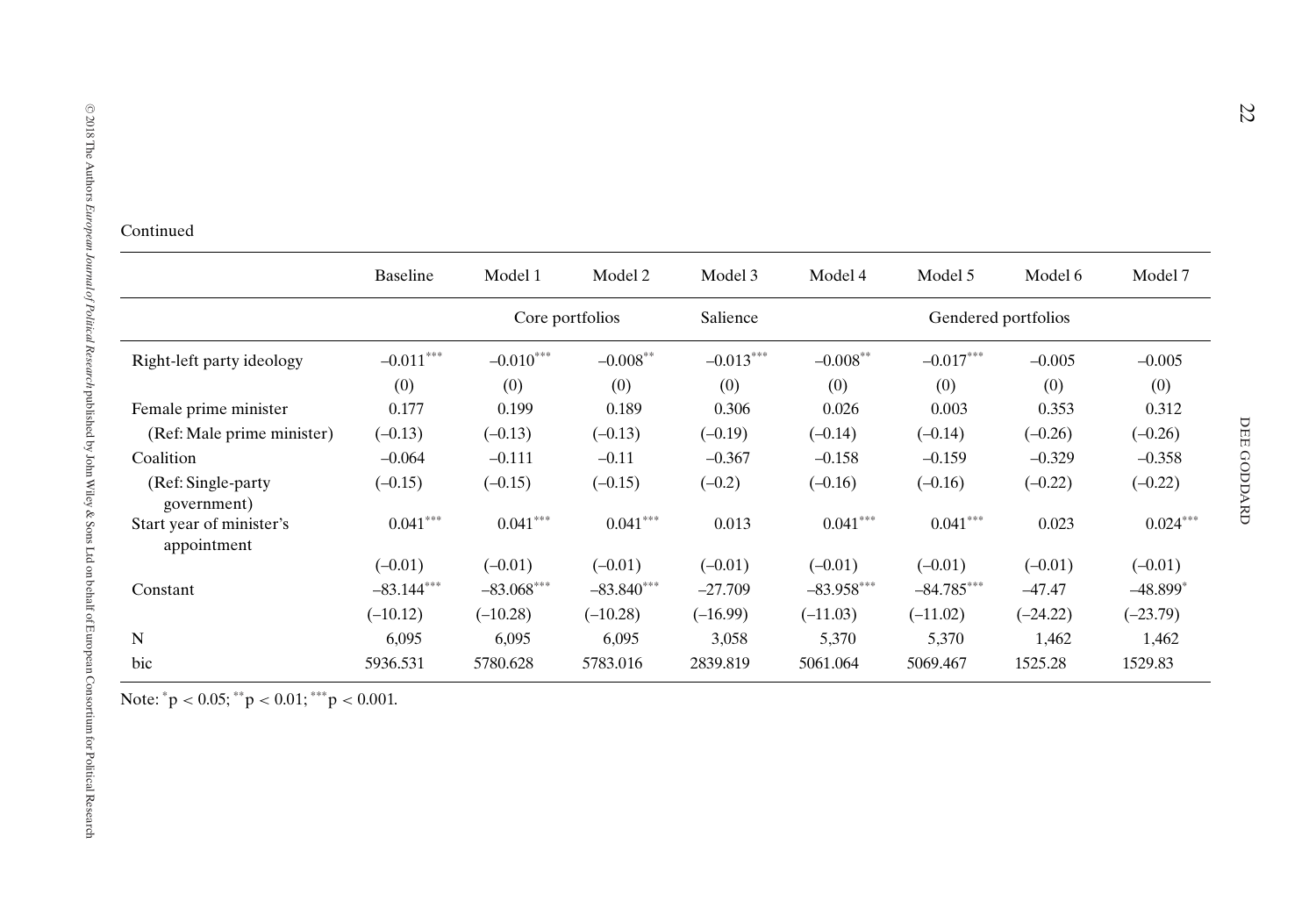#### **Notes**

- 1. The countries in this analysis are: Austria, Belgium, Bulgaria, Czech Republic, Czechoslovakia, Denmark, Estonia, Finland, France, Germany, Great Britain, Greece, Hungary, Iceland, Ireland, Italy, Latvia, Lithuania, Luxembourg, Malta, Netherlands, Norway, Poland, Portugal, Romania, Slovakia, Slovenia, Spain and Sweden.
- 2. The CMP data is advantageous as it enables the analysis of time-series party positions over time that are comparable both within and across countries. For an overview of criticism of the measure, see Volkens (2007). However, there is no comparable data source that includes as many parties across countries and time. The results from all three regression analyses are also robust with the time-invariant ParlGov leftright measure of party ideology (Döring & Manow 2015).
- 3. A random-effects model and random-effects model with country-clustered standard errors were employed to test the robustness of these indings. The substantive implications were consistent with the analysis presented in this article.

#### **References**

- Alexiadou, D. (2015). Ideologues, partisans and loyalists: Cabinet ministers and social welfare reform in parliamentary democracies. *Comparative Political Studies* 48(8): 1051–1086.
- Alexiadou, D. (2016). *Ideologues, partisans and loyalists: Ministers and policymaking in parliamentary cabinets*. Oxford: Oxford University Press.
- Annesley, C. (2015). Rules of ministerial recruitment. *Politics and Gender* 11(4): 618–642.
- Annesley, C. & Gains, F. (2010). The core executive: Gender, power and change.*Political Studies* 58(5): 909– 929.
- Bäck, H., Debus, M. & Dumont, P. (2011). Who gets what in coalition governments? Predictors of portfolio allocation in parliamentary democracies. *European Journal of Political Research* 50(4): 441–478.
- Bäck, H., Debus, M. & Tosun, J. (2015). Partisanship, ministers and biotechnology policy. *Review of Policy Research* 32(5): 556–575.
- Bakker, R. et al. (2015). Measuring party positions in Europe. *Party Politics* 21(1): 143–152.
- Bashevkin, S. (2014). Numerical and policy representation on the international stage: Women foreign policy leaders in Western industrialised systems. *International Political Science Review* 35(4): 409–429.
- Beckwith, K. (2011). Interests, issues and preferences: Women's interests and epiphenomena of activism. *Politics and Gender* 7(3): 424–429.
- Blondel, J. & Manning, N. (2002). Do ministers do what they say? Ministerial unreliability, collegial and hierarchical governments. *Political Studies* 50(3): 455–476.
- Blondel, J. & Thiebault, J.-L. (1991). *The profession of government minister in Western Europe*. Basingstoke: Palgrave Macmillan.
- Budge, I. et al. (2001).*Mapping policy preferences: Estimates for parties, electors and governments, 1945–1998*. Oxford: Oxford University Press.
- Campbell, R. & Childs, S. (2015). ʻTo the left, to the right': Representing conservative women's interests. *Party Politics* 21(4): 626–637.
- Caul, M. (2001). Political parties and the adoption of candidate gender quotas: A cross-national analysis. *Journal of Politics* 63(4): 1214–1229.
- Celis, K. & Childs, S. (2008). Introduction: The descriptive and substantive representation of women New directions. *Parliamentary Affairs* 61(3): 419–425.
- Chappell, L. (2006). Comparing political institutions: Revealing the gendered 'logic of appropriateness'. *Politics and Gender* 2(2): 223–234.
- Chappell, L. & Waylen, G. (2013). Gender and the hidden life of institutions. *Public Administration* 91(3): 599–615.
- Chiva, C. (2005). Women in post-communist politics: Explaining underrepresentation in the Hungarian and Romanian parliaments. *Europe-Asia Studies* 57(7): 696–994.
- Claveria, S. (2013). *Women in executive ofice in advanced industrial democracies: Presence, portfolios and post-ministerial occupation*. Barcelona: Universitat Pompeu Fabra.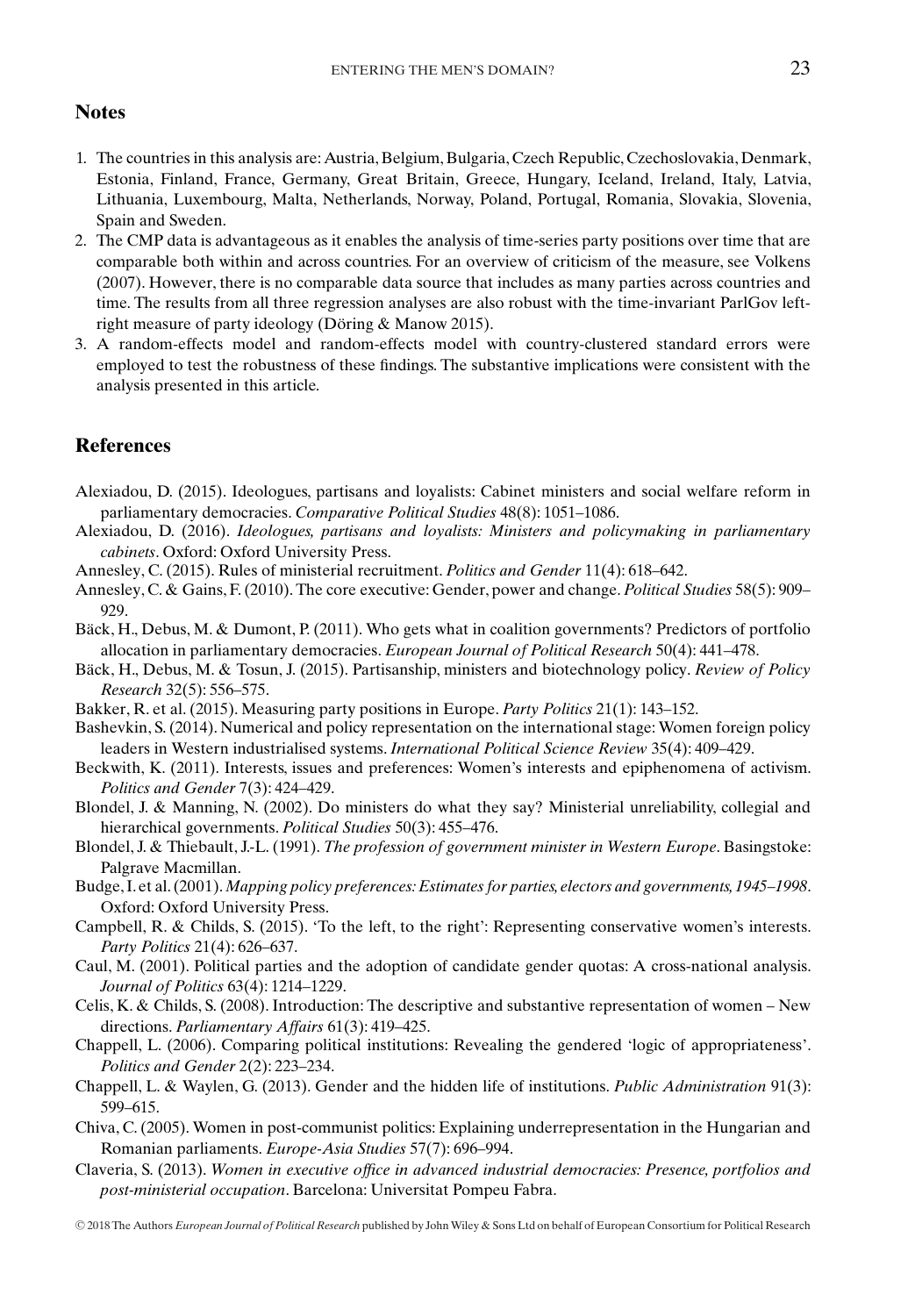- Claveria, S. (2014). Still a 'male business'? Explaining women's presence in executive ofice. *West European Politics* 37(5): 1156–1176.
- Dahlerup, D. (2006). *Women, quotas and politics*. New York: Routledge.
- Dathan, M. (2015). Jeremy Corbyn comes out ighting amid sexism row and insists shadow cabinet positions he has given to women are the real 'top jobs'. *The Independent*, 14 September.
- Davis, R. (1997). *Women and power in parliamentary democracies: Cabinet appointments in Western Europe, 1968–1992*. Lincoln, NB: University of Nebraska Press.
- Debus, M. (2008). Ofice and policy payoffs in coalition governments. *Party Politics* 14(5): 515–538.
- Döring, H. & Manow, P. (2015). Parliament and government composition database: Party positions. 2014(03/10). Available online at: http://parlgov.org/stable/documentation/party-position.html
- Druckman, J.& Roberts,A. (2007). Communist successor parties and coalition formation In Eastern Europe. *Legislative Studies Quarterly* 32(1): 5–31.
- Escobar-Lemmon, M. & Taylor-Robinson, M. (2005). Women ministers in Latin American government: When, where and why? *American Journal of Political Science* 49(4): 829–844.
- Escobar-Lemmon, M. & Taylor-Robinson, M. (2009). Pathways to Power in Presidential Cabinets: What are the Norms for Different Cabinet Appointments and Do Female Appointees Conform to the Norm? A Study of 5 Presidential Democracies. Paper presented at the Annual Meeting of the American Political Science Association, Toronto.
- Escobar-Lemmon, M. & Taylor-Robinson, M. (2016). *Women in presidential cabinets: Power players or abundant tokens*? Oxford: Oxford University Press.
- European Values Study (2015). *European Values Study: Longitudinal data ile*. Available online at: www.gesis.org/unser-angebot/daten-analysier
- Freidenvall, L. (2013). Step by step: Women's inroads to parliamentary politics. In D. Dahlerup & M. Leyenaar (eds), *Breaking male dominance in old democracies*. Oxford: Oxford University Press.
- Giannetti, D. & Laver, M. (2005). Policy positions and jobs in the government. *European Journal of Political Research* 44(1): 91–120.
- Greene, Z. & Jensen, C.B. (2014). Manifestos, salience and junior ministerial appointments. *Party Politics* 22(3): 382–392.
- Greene, Z.& Jensen, C.B. (2017).Ruling divided:Disagreement,issue salience and portfolio allocation.*Party Politics*. https://doi.org/10.1177/1354068816688362.
- Henley, J. (2017). Europe's defence minister roles become female stronghold. *The Guardian*, 19 May
- Heppell, T. (2012). Ministerial selection and the Cameron government: Female ministerial representation and the one-third objective. *Representation* 48(2): 209–219.
- Huber, J.D. & Martinez-Gallardo, C. (2008). Replacing cabinet ministers: Patterns of ministerial stability in parliamentary democracies. *American Political Science Review* 102(2): 169–180.
- Jacob, S., Scherpereel, J. & Adams, M. (2014). Gender norms and women's political representation: A global analysis of cabinet, 1979–2009. *Governance* 27(2): 321–345.
- Kaiser, A. & Fischer, J. (2009). Linkages between parliamentary and ministerial careers in Germany, 1949– 2008: The Bundestag as recruitment pool. *German Politics* 18(2): 140–154.
- Kam, C. et al. (2010). Ministerial selection and intraparty organization in the contemporary British Parliament. *American Political Science Review* 104(2): 289–306.
- Kanter, R.M. (1977). *Men and women of the corporation*. New York: Basic Books.
- Kenworthy,L.& Malami,M. (1999).Gender inequality in political representation:A worldwide comparative analysis. *Social Forces* 78(1): 235–268.
- Kitschelt, H. (1994). *The transformation of European social democracy*. Cambridge: Cambridge University Press.
- Krook, M. & O'Brien, D.Z. (2012). All the president's men? The appointment of female cabinet ministers worldwide. *Journal of Politics* 74(3): 840–885.
- Krook, M.L. (2007). Candidate gender quotas: A framework for analysis. *European Journal of Political Research* 46(3): 367–394.
- Laver,M.& Shepsle, K. (1996).*Making and breaking governments: Cabinets and legislatures in parliamentary democracies*. Cambridge: Cambridge University Press.